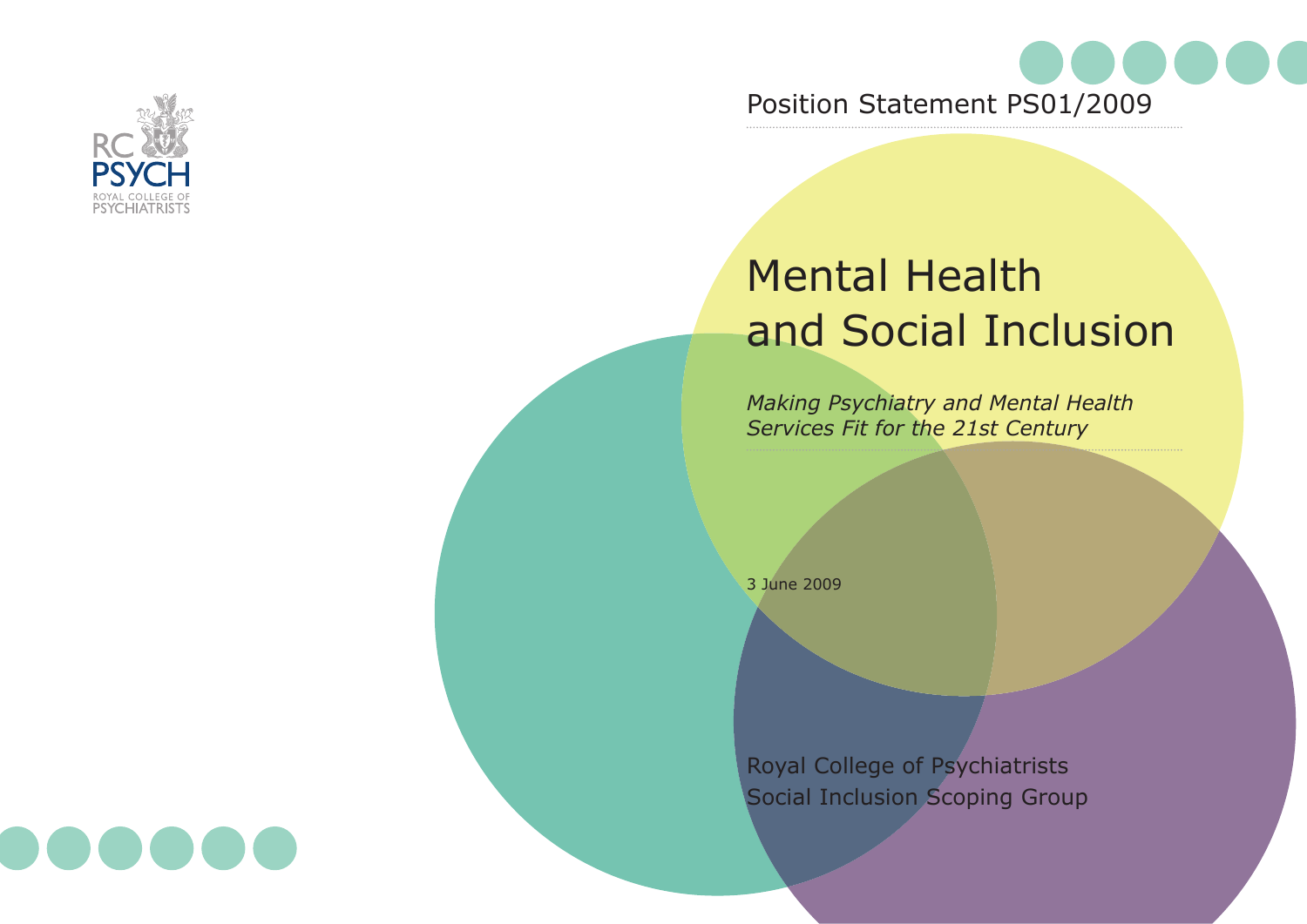# **Contents**

| Members of the Scoping Group                                        |    |  |
|---------------------------------------------------------------------|----|--|
| Preface                                                             |    |  |
|                                                                     |    |  |
|                                                                     |    |  |
| Executive summary                                                   |    |  |
| Mental health and social inclusion                                  |    |  |
| The Fair Deal campaign                                              | 5  |  |
| The context: society and mental health services in the 21st century |    |  |
| What is social exclusion?                                           | 6  |  |
| Social exclusion and psychiatry                                     |    |  |
| The importance of 'recovery'                                        | 11 |  |
| The benefits of working in a socially inclusive way                 |    |  |
| Is there evidence for the effectiveness of interventions aimed      |    |  |
| at reducing both mental ill health and exclusion?                   | 14 |  |
| Services and practice - the challenges for the 21st century         |    |  |

i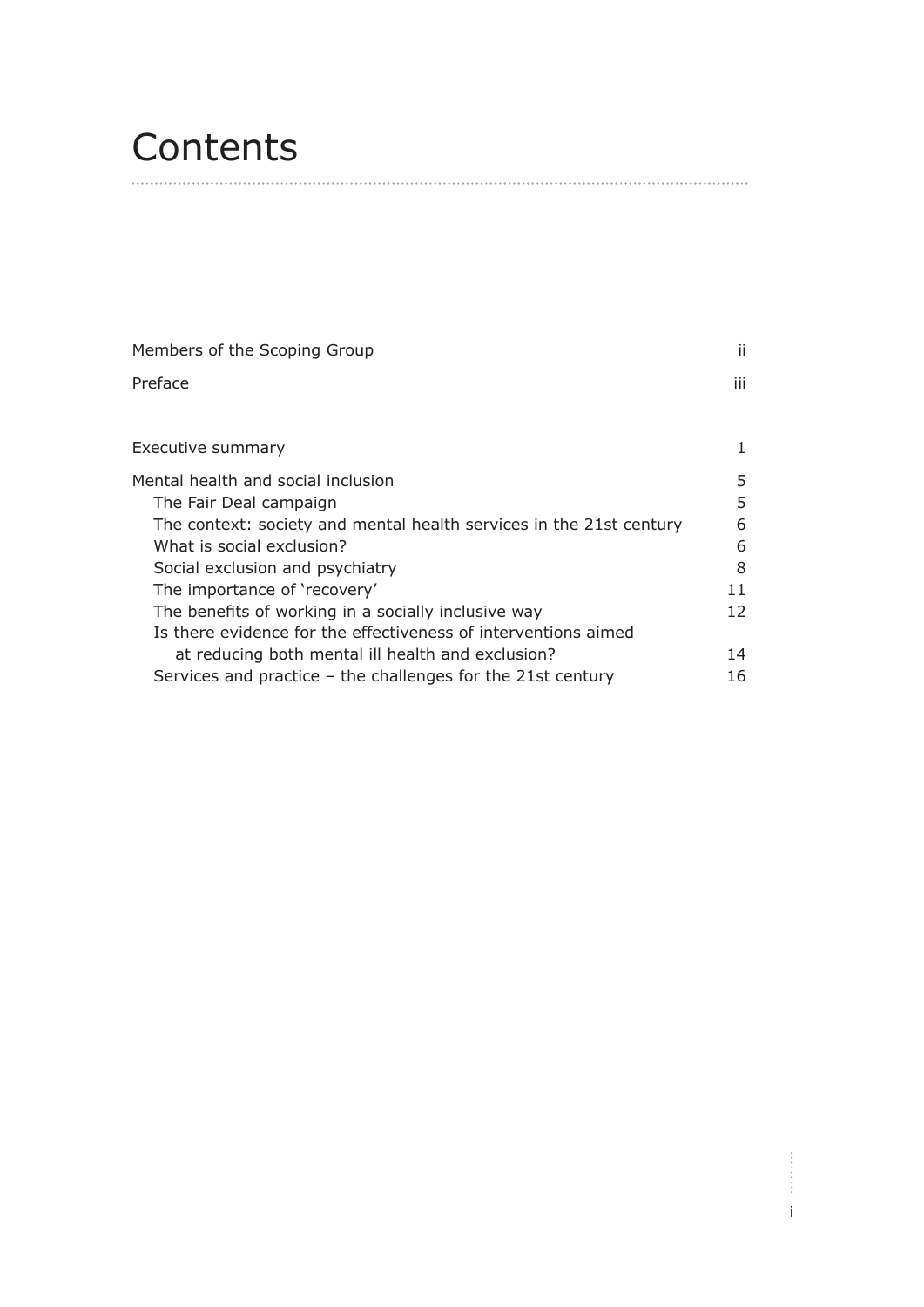# Members of the Scoping Group

Jed Boardman (Chair) Sarah Davenport (Deputy Chair)

Maurice Arbuthnott (service user) Kam Bhui (Queen Mary College, London) Sophie Corlett (MIND) Angela Greatley (Sainsbury Centre for Mental Health) Bob Grove (Sainsbury Centre for Mental Health) Naomi Hankinson (National Social Inclusion Programme) Alison Mohammed (Rethink) David Morris (National Social Inclusion Programme) Nick Niven-Jenkins (later replaced by Rupert Lown) (Department for Work and Pensions) Michael Parsonage (Sainsbury Centre for Mental Health) Rachel Perkins (South West London and St George's Mental Health NHS Trust) Chris Phillipson (Keele University) Miles Rinaldi (South West London and St George's Mental Health NHS Trust) Liz Sayce (RADAR) Tom Scharf (Keele University) Geoff Shepherd (Sainsbury Centre for Mental Health)

## *Royal College of Psychiatrists*

Roger Banks (Learning Disabilities Faculty) Susan Benbow (Psychiatry of Old Age Faculty) Tom Carnwath (Addictions Psychiatry Faculty) Alan Currie (General and Community Psychiatry Faculty) Ches Denman (Psychotherapy Faculty) Shaun Gravestock (Psychiatry of Learning Disability Faculty) George Ikkos (Liaison Psychiatry Faculty) Helen Killaspy (Rehabilitation and Social Psychiatry Faculty) Robert Lindsay (Child and Adolescent Psychiatry Faculty) Gill Mezey (Forensic Psychiatry Faculty) Jo Stubley (Psychotherapy Faculty)

We would like to thank all those people who sent comments and material to the Scoping Group, as well as those who provided their time and expertise in commenting on drafts of this position statement.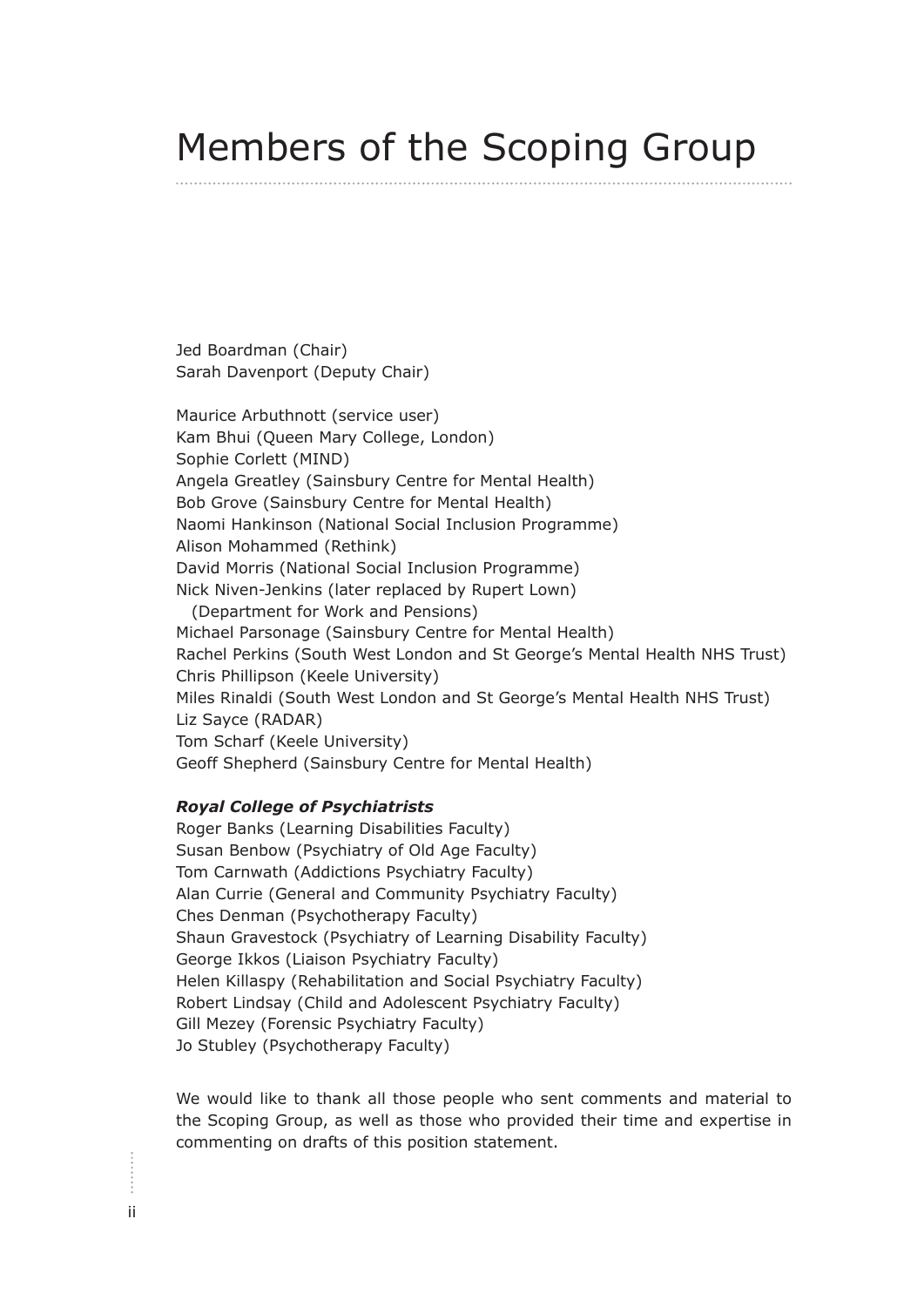# Preface

This position statement has been produced by the Social Inclusion Scoping Group of the Royal College of Psychiatrists. The Scoping Group was set up to examine the nature and extent of social exclusion among people with mental health problems and those with intellectual disabilities<sup>1</sup> and the implications for the organisation, structure and culture of future mental health and intellectual disability services and the future practice and training of psychiatrists.

The social exclusion of many people with mental health problems remains a blight on a considerable number of citizens in our society. The Scoping Group has examined the ways in which this blight is manifest. It has identified why action must be taken and why psychiatrists should be at the forefront of these initiatives. Psychiatrists are in a key position to champion the cause of service users and to ensure that they are empowered to participate.

Included in the Scoping Group's review was the full range of people with different diagnoses represented by the subspecialties within the Royal College of Psychiatrists, including those with intellectual disabilities, people with drug and alcohol problems, children and adolescents, older adults and offenders with mental disorders. In addition, people who have combinations of diagnoses such as psychotic or non-psychotic mental illness, alcohol or drug dependence, intellectual disability, personality disorder and adult neurodevelopmental disorders (Asperger syndrome, autism, attention-deficit hyperactivity disorder) are all included. The review also covered the full range of age groups and social identities – women, people from Black and other minority ethnic groups, lesbian, gay and bisexual people, and faith groups. Most of these groups are represented by the various faculties, sections and special interest groups of the Royal College of Psychiatrists and they parallel many groups covered in the Equalities Review.<sup>2</sup> In addition, specific groups, including the homeless, refugees and asylum seekers with mental health problems were highlighted in the Scoping Group's review as they are, by the nature of their circumstances, excluded by society.

2 Equalities Review. *Fairness and Freedom: The Final Report of the Equalities Review*. Equalities Review, 2007 (http://archive.cabinetoffice.gov.uk/equalitiesreview/publications.html).

<sup>&</sup>lt;sup>1</sup> Intellectual disability is not in itself a mental health problem. People with intellectual disabilities do, however, have increased rates of mental illness, behaviour disorders and pervasive developmental disorders. In these circumstances they are doubly disadvantaged in terms of stigma, exclusion and discrimination, as a result of both their intellectual disability and their other problems. Throughout this document it is assumed that these aspects, both of the mental/behavioural disorders and the intellectual disability, are integral to the considerations therein. Note also that the term 'intellectual disability' has been used throughout, although 'learning disability' is still current within some UK health services.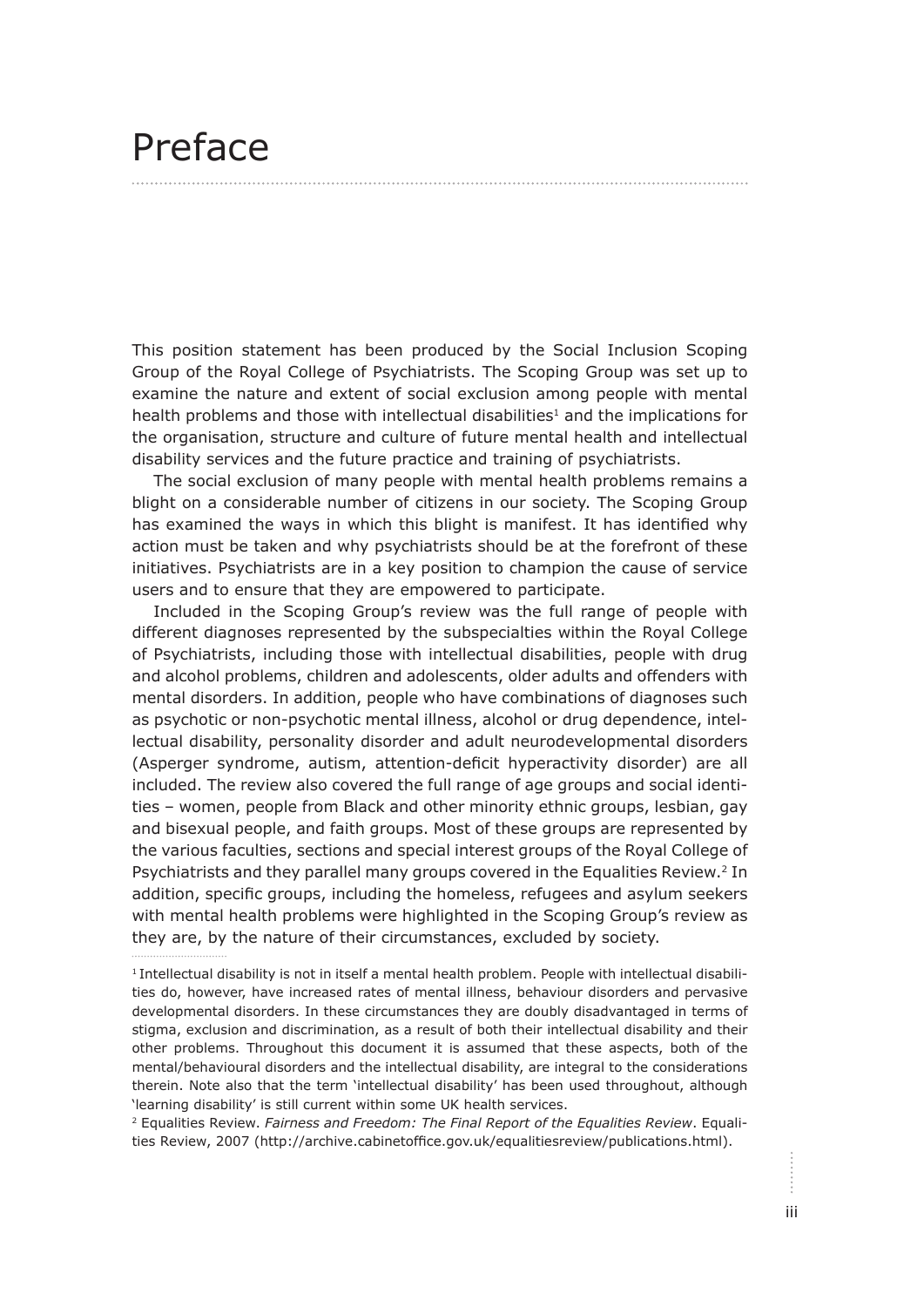The aspiration for the Scoping Group was borrowed from the Equalities Review: we wish 'to live in a society which provides for each individual to realise his or her own potential to the fullest'. We have been committed to seeing that this aspiration applies to people with mental health problems and those with intellectual disabilities; we have therefore examined how it can inform our view of approaches to mental health services in the 21st century.

Associated with social inclusion are the concepts of recovery. The Royal College of Psychiatrists has already given explicit support to recovery in an important position paper, *A Common Purpose*.3 Other mental health professional groups, including nurses, occupational therapists, clinical psychologists and social workers, have also indicated their support for recovery-oriented practice. We further endorse the recovery approach set out in *A Common Purpose.*

<sup>&</sup>lt;sup>3</sup> A Common Purpose: Recovery in Future Mental Health Services was a joint position paper from the Care Services Improvement Partnership (CSIP), Royal College of Psychiatrists (RCPsych) and the Social Care Institute for Excellence (SCIE), published by the SCIE in 2007. It is available at http://www.scie.org.uk.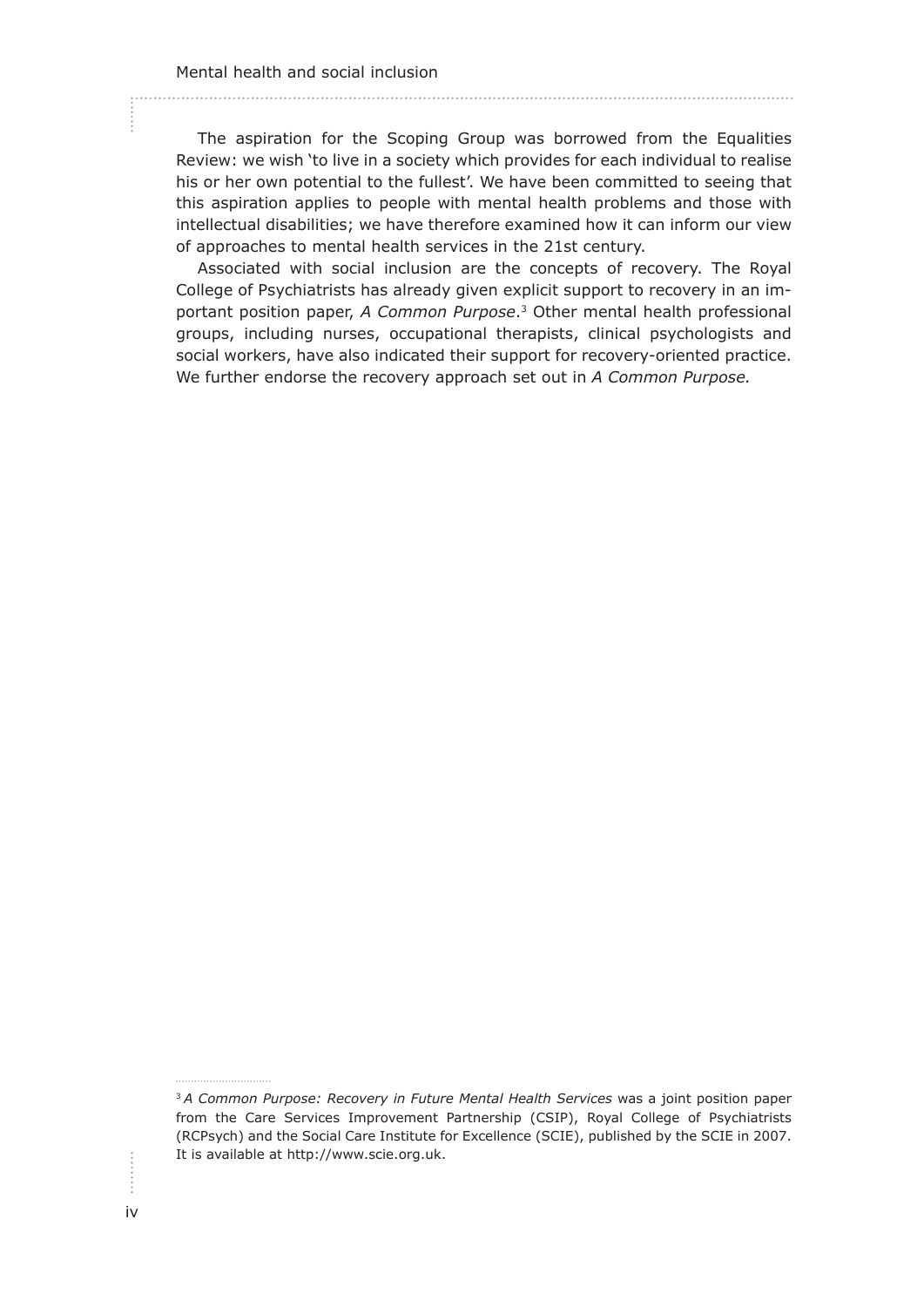# Executive summary

This position statement comes from the work of the Royal College of Psychiatrists' Social Inclusion Scoping Group, which covered the full range of people with mental health problems, addictions and intellectual disabilities represented by mental health specialties. The Scoping Group also highlighted the problems for specific social identity groups who have mental health problems.

The Royal College of Psychiatrists represents psychiatrists in England, Wales, Scotland and Northern Ireland. As a representative body, it is keen to engage with the challenges and opportunities for mental health and intellectual disability services and service users across all the countries and regions of the UK. One such challenge is the social exclusion of people with mental health problems in contemporary society, and opportunities to address this are presented by the advances made in treatment, services, approaches, attitudes and policy over the past 50 years.

#### *Social exclusion*

Social exclusion refers to the extent to which individuals are unable to participate in key areas of economic, social and cultural life. The emphasis here is on non-participation arising from constraint, rather than choice. The Scoping Group has taken a broad view of the socially inclusive perspective, including within it antidiscrimination laws, equality and human rights, social justice and citizenship, in addition to a clinical perspective. It is from this standpoint that the pernicious nature of exclusion and the importance of social inclusion for people with mental health problems and those with intellectual disabilities can be most clearly appreciated, and that the role which our social and political institutions have in making this happen can be best understood.

#### *Social exclusion, mental health problems and intellectual disabilities*

Social exclusion is an avoidable reality in the daily lives of many people with mental health problems or intellectual disabilities. These people are among the most marginalised and stigmatised groups in our society. There is clear evidence that they may be excluded both because they have inadequate material resources and because they are unable to participate in economic or socially valuable activities. They may be isolated and excluded from social relations and the wider community, and excluded from basic civil and political processes. Importantly, they may also be excluded from basic health and social services. These social disadvantages are associated with both physical and mental health inequalities. Disadvantage in early life increases the likelihood of disadvantage in later life; disadvantage may also be transmitted across generations.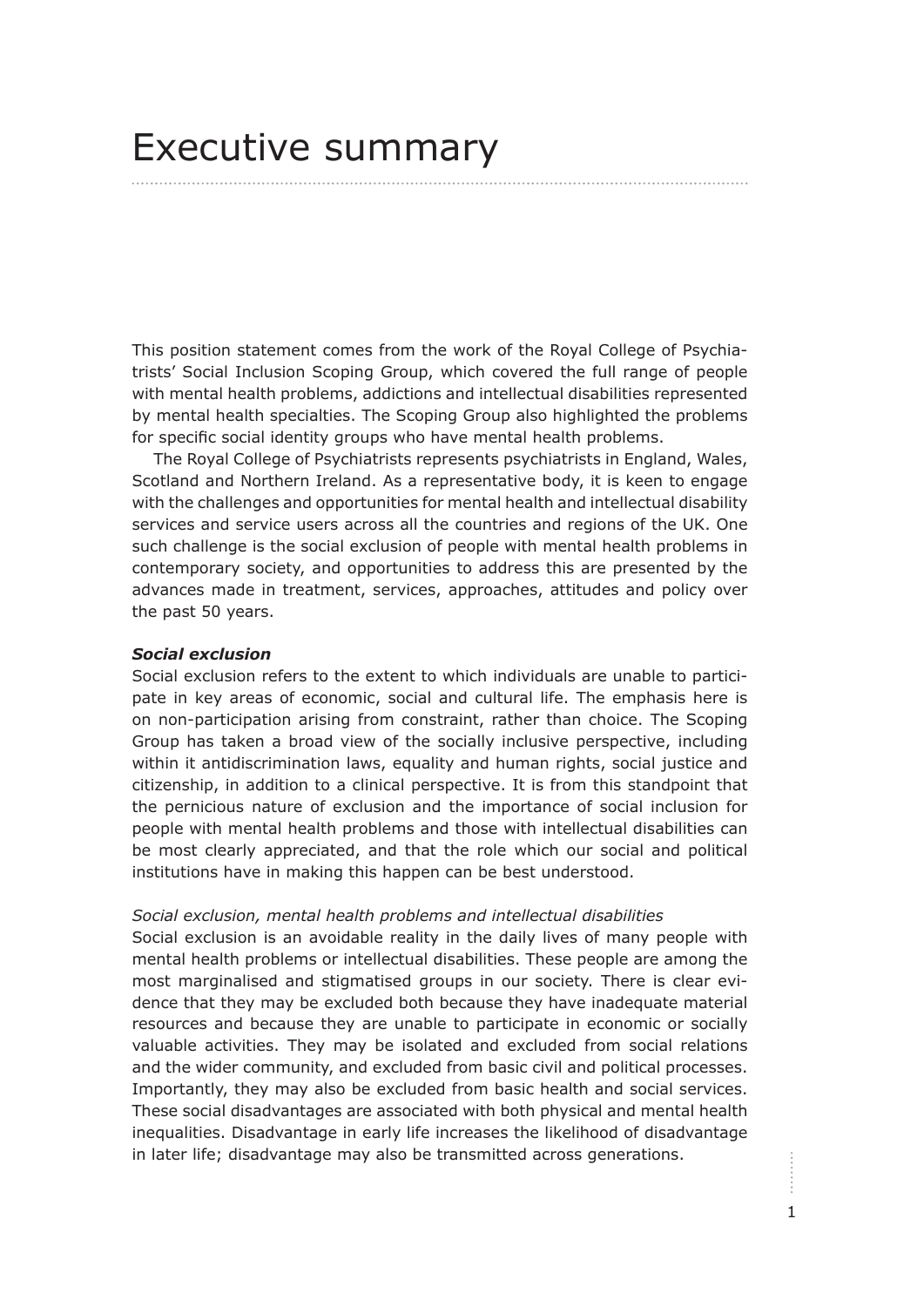Not only does social exclusion violate social justice and social solidarity, but exclusion and its indicators (e.g. joblessness, homelessness, poverty) are all associated with mental and physical ill health. These key concerns make enhancement of the status and participation of people with mental health problems and those with intellectual disabilities both a desirable outcome and the legitimate business of all health professionals.

#### *Recovery and social inclusion*

Recovery, in the sense used here, does not necessarily mean 'clinical recovery'; rather, it is concerned with 'social recovery', the idea of building a life beyond illness, of recovering one's life, without necessarily achieving clinical recovery. The ideas of recovery are integral to the notion of socially inclusive practice and can be applied to the whole range of people, of any age, with mental health problems and those with intellectual disabilities. Hope, a sense of personal control, and opportunity are key ideas relating to recovery. There is a creative synthesis between recovery and social inclusion: recovery both requires and allows social inclusion, and social inclusion helps to promote recovery. Both are key concepts for modern consultants and psychiatric practice.

### *Social inclusion and policy*

Many aspects of social exclusion will require attention to structural changes in society and broader policy initiatives. Psychiatrists have a role to play in highlighting the associations between these policy and institutional factors and mental health problems.

Reducing the social exclusion of people with mental health problems and those with intellectual disabilities should be an explicit policy directive. The psychiatric profession can act as a constant advocate for the promotion of social inclusion in all policies that affect people with mental health problems or intellectual disabilities.

#### *Socially inclusive practice and mental health services*

A socially inclusive approach includes recovery-oriented practice, an emphasis on social outcomes and participation, and attention to the rights of people with mental ill health, as well as to citizenship, equality and justice, and stigma and discrimination. Mental health professionals and services must work in a socially inclusive and recovery-oriented manner. This can have benefits for service users, professionals and carers, in addition to wider economic and social benefits.

#### *The challenges for the 21st century*

A socially inclusive approach should be a key driver for the practice of individual mental health professionals and for the working and culture of mental health services in the 21st century. Psychiatrists must play a leading role in this.

The profession of medicine is becoming more collaborative, with a greater emphasis on patient self-care and choice, and greater recognition of the contribution of patients as experts in their own conditions. Psychiatry has to respond creatively and constructively to these challenges and each of the subspecialties will need to adapt its practice in different ways.

........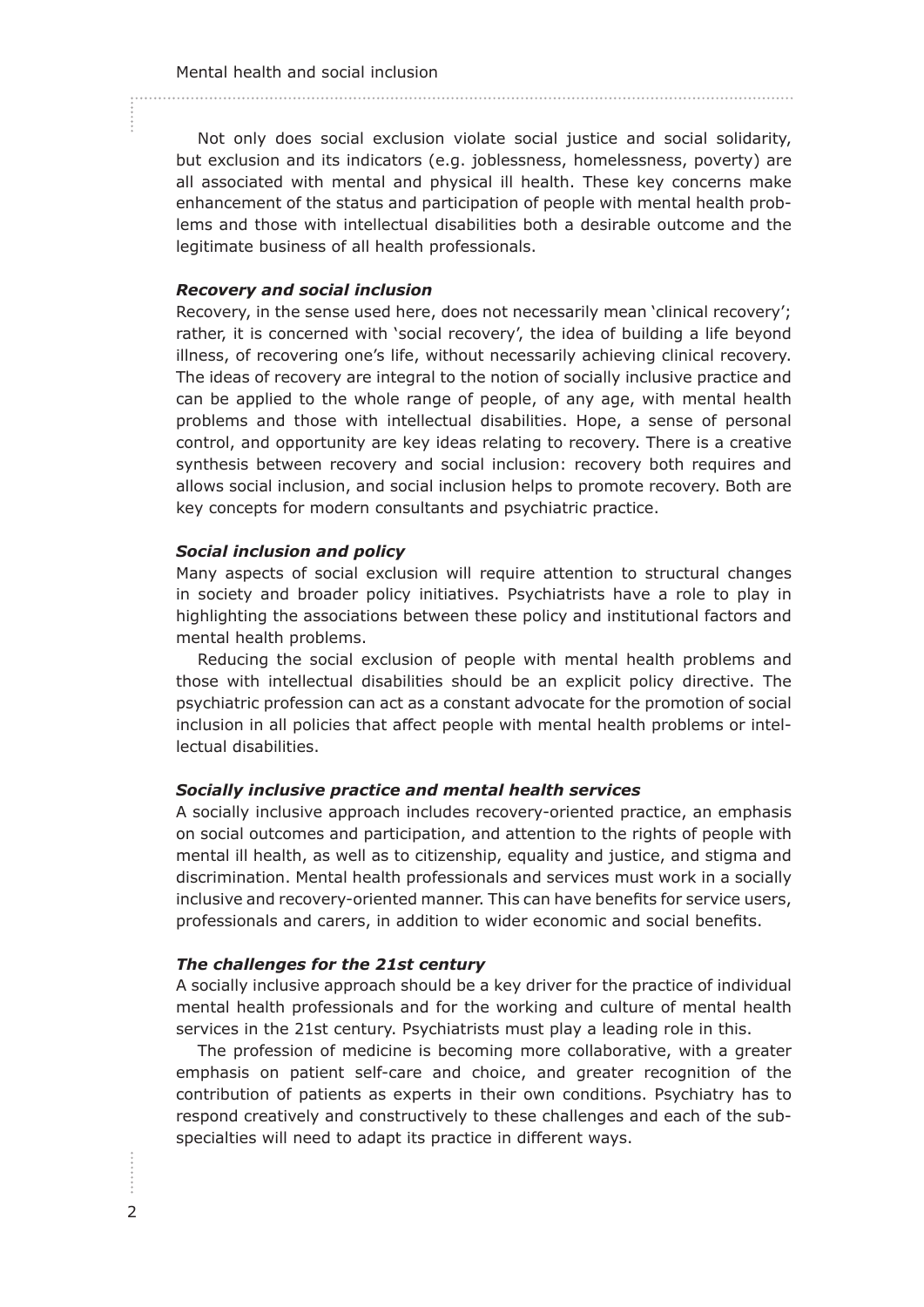# As individual practitioners, psychiatrists are first and foremost doctors, and as physicians they have a wide expertise in psychological and social dynamics in their broader forms. They must build on their important existing skills and adapt these to socially inclusive practice. Psychiatrists need to approach the care of individuals and work with teams in an atmosphere of openness, collaboration and partnership.

This move to socially inclusive practice needs to be built into medical training at all levels, from the undergraduate curriculum to the establishment of competencies for the postgraduate curriculum for psychiatry. Continuing professional development for psychiatrists will be an important tool to promote the cultural change in attitudes and practice required to implement the social inclusion agenda across the profession.

The overall challenge is to develop, in mental health and intellectual disability services, a service culture that is socially inclusive, recovery-oriented and designed to deliver 'socially included' outcomes.

Some priorities for mental health and intellectual disability services are:

- the establishment of strong strategic relationships between health trusts, social services and social care and voluntary sector agencies, with mutually agreed strategic plans which recognise the contribution of each agency
- a recognition of the role of mental health and intellectual disability services in addressing ignorance, prejudice and discriminatory behaviour
- an increase in the number of people with lived experience of mental health problems or disabilities who are employed in mental health and intellectual disability services
- a greater emphasis on empowering service users to pursue their social goals
- a strengthening of the involvement of service users and carers in the planning of services and in research initiatives
- a recognition of the range of interventions that can improve both clinical and social outcomes for service users and ensuring that these are commissioned.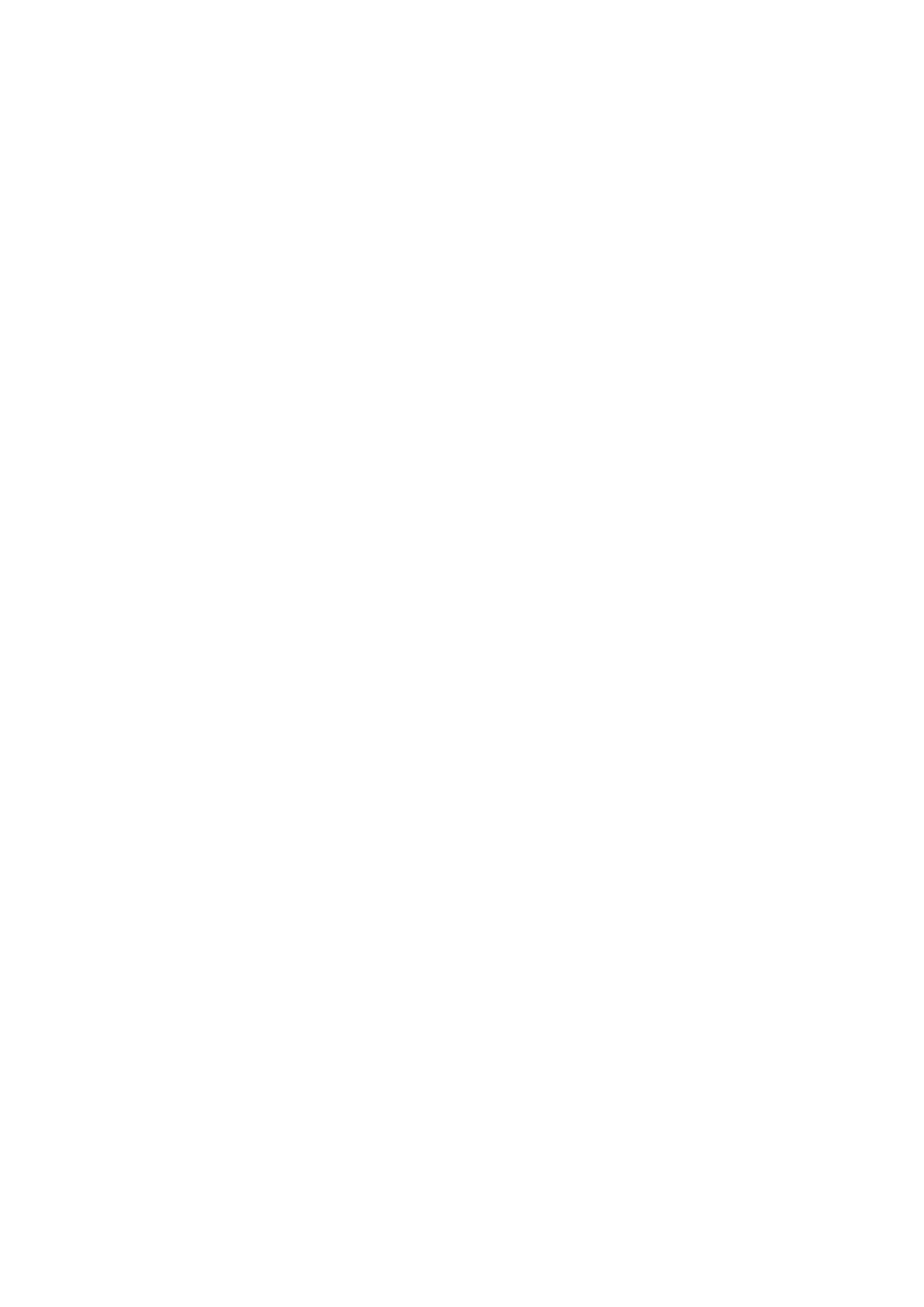## **The Fair Deal campaign**

This position statement has been produced to support the Royal College of Psychiatrists' Fair Deal campaign (see http://www.fairdeal4mentalhealth.co.uk). The common thread running through the entire Fair Deal campaign is a drive for *equality*. Work is needed to address the inequalities in health, life chances and social inclusion encountered by people with mental health problems and intellectual disabilities. The Fair Deal campaign covers a range of issues and challenges. However, social inclusion is at its heart, and the campaign strongly subscribes to the following principles:

- People with mental ill health and people with intellectual disability should live in a fair and just society where their human rights are respected and each individual is able to realise his or her potential to the full.
- People with mental ill health and people with intellectual disability are entitled to an equitable distribution of the resources of the health and social care system. They should receive the same priority as patients with physical health problems wherever they present.
- There is *no health without mental health*. Mental health should be integrated into physical healthcare at all levels. This includes the mental health of people with physical illness in the general hospital setting.
- Discrimination and stigma need to be tackled throughout society. The National Health Service should lead in promoting equality and human rights. In particular, the quality of care must be the same irrespective of racial, religious or cultural background, gender, age, sexual orientation or diagnosis.
- The human rights of people with mental health problems and people with intellectual disability must be promoted and safeguarded. This applies particularly to those detained or deprived of liberty under mental health and mental capacity legislation.
- Healthcare services for people with mental ill health or intellectual disability should promote social inclusion and be delivered jointly by health and social care services and an array of third-sector organisations.
- Service users and carers must play a central role in the design and delivery of services.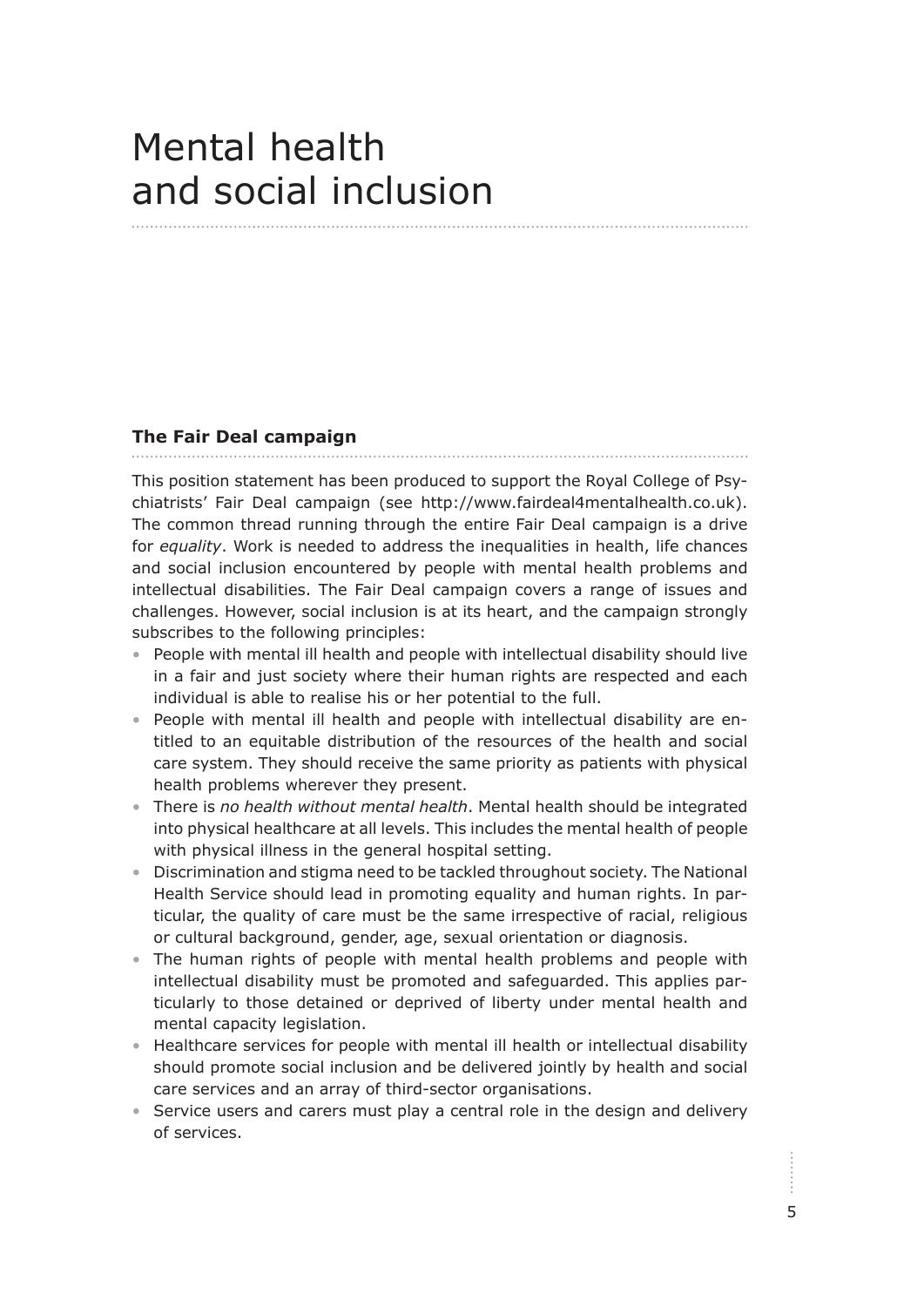The Fair Deal campaign also endorses a recovery-oriented approach and suggests that recovery-oriented practice and rehabilitation should be integral to mental healthcare and treatment (see pp. 11–12).

#### **The context: society and mental health services in the 21st century**

The context for this position paper lies in the changes in UK society that have occurred since the 1940s. While there were undoubted improvements in the quality of life and in the standards of living, health, education and housing during the 20th century, the income gap between the richest and poorest in the population widened. Inequalities increased and the numbers in relative poverty reached a historic high in the 1990s. Since then, there has been some reduction in relative poverty, but a high proportion of children still live in poor families and this is unlikely to be significantly reduced in the near future.

For many people, the experience of poverty, although unpleasant, is relatively brief. However, about 2–4% of the UK population live in persistent poverty and for others poverty may be a recurrent experience. People with multiple disadvantages are most at risk of poverty and social exclusion. Those who are jobless, older people, single parents and those who are long-term sick and disabled are overrepresented among those who are multiply disadvantaged, as are people with mental health problems and those with intellectual disabilities. People from Black and other minority ethnic groups are also more likely to experience social exclusion, especially if they are recent migrants or come from linguistically or culturally isolated groups.

There is little doubt that mental health services changed, and in many ways improved, during the latter part of the 20th century: the large institutions closed and most services are now provided in a community setting. Nevertheless, there is no place for complacency and, in the early part of the 21st century, it is timely to examine the state of mental health services, the standing of people with mental health problems and those with intellectual disabilities, and the ways in which psychiatrists and other mental health professionals can respond to these issues.

#### **What is social exclusion?**

Social exclusion refers to the extent to which individuals are unable to participate in key areas of economic, social and cultural life. The Scoping Group used the working definition of social exclusion produced by the Centre for Analysis of Social Exclusion (CASE): 'An individual is socially excluded if he or she does not participate in key activities of the society in which he or she lives'.<sup>4</sup> The emphasis in this definition is on non-participation arising from constraint, rather than choice.

<sup>4</sup> Burchardt T, LeGrand J, Piachaud D. Degrees of exclusion: developing a dynamic, multidimensional measure. In *Understanding Social Exclusion* (eds J Hills, J LeGrand & D Piachaud). Oxford University Press, 2002.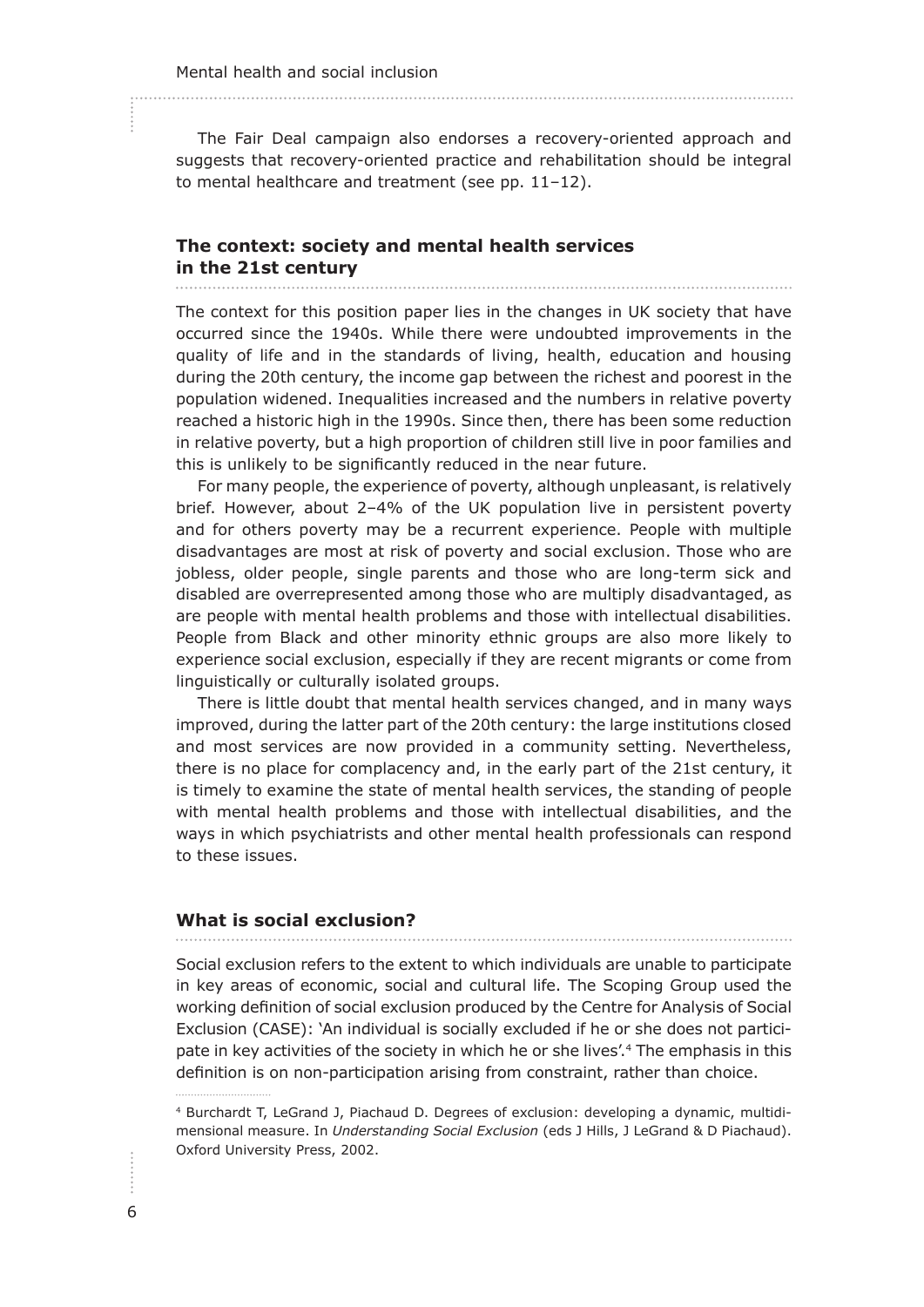Social exclusion is clearly just one way of conceptualising *disadvantage.* This has been traditionally seen in terms of 'poverty', 'hardship', 'destitution', all of which focus on material deprivation and the consequent personal distress. Social exclusion extends this traditional approach to go beyond non-participation due to lack of material resources. This allows expansion of the range of indicators and measures of disadvantage; it retains the objective of identifying individuals who lack the resources to participate but additionally identifies those whose non-participation arises in other ways (e.g. through prejudice, discrimination, chronic illness, cultural identification). Social exclusion and inclusion are concepts with moral and political connotations, particularly relating to stigma and discrimination, citizenship, justice and human rights.

People with mental health problems and those with intellectual disabilities may lack adequate material resources – they are often poor and have low incomes. They may find it difficult to participate in economically or socially valuable activities such as employment and education. They may be isolated and excluded from social relations and neighbourhoods and the wider community.

People with mental health problems or intellectual disabilities may also be excluded from basic civic and political processes. People with mental health problems should be able to be involved in local or national decision-making (i.e. to have a voice, choice and control) and be able to engage in the wider aspects of civil society that may, in turn, influence their lives. Historically, engagement in civic participation has been low among people with severe mental health problems. The right to vote is restricted for many detained patients and the participation of service users in elections is often marginal. Many people with intellectual disabilities or a diagnosis of mental disorder are also ineligible to serve on juries. In the extreme case, Members of Parliament will automatically lose their seat if they are detained under the Mental Health Act for 6 months, but would not do so if they were unable to perform their duties owing to a physical illness for this period of time.

Viewed in this broader way, social exclusion is not just about exclusion from social roles – it is also about reduced access to basic services. For example, the range of health inequalities alluded to above reflects lack of inclusion in a range of health services. These may be self-imposed (lifestyle 'choices') or arise as a result of 'system' problems (e.g. unresponsive services). People with significant mental health problems are certainly at much greater risk of serious physical health problems. They are more likely to get heart disease, diabetes and some cancers, especially when young and, once diagnosed, are more likely to die within 5 years. They are also less likely to get some of the expected evidencebased checks and treatments; they often do not have their physical health problems fully explored or treated. A recent inquiry into physical healthcare for people with intellectual disabilities<sup>5</sup> found evidence of good practice but also appalling examples of discrimination, abuse and neglect across the range of health services. This may reflect low expectations among health service personnel about the extent to which people with mental health problems or

<sup>5</sup> Michael J. *Healthcare for All. Report of the Independent Inquiry into Access to Healthcare for People with Learning Disabilities*. IAHPLD, 2008 (http://www.iahpld.org.uk/Healthcare\_final. pdf).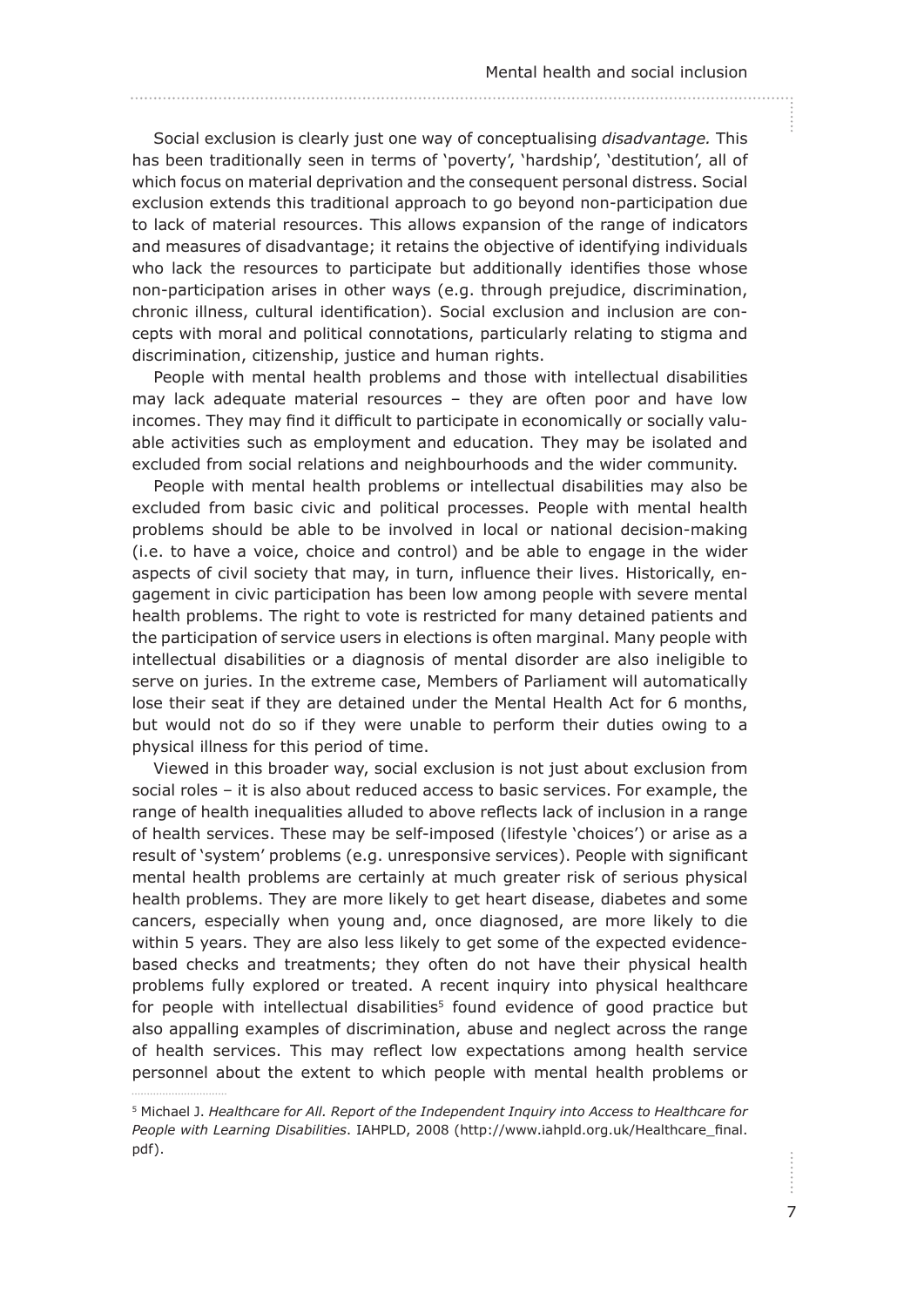intellectual disability 'want' to participate in health services designed to improve their physical health. It may also reflect inadequate attention being paid to the need for 'reasonable adjustments' (as described in the Disability Discrimination Act) to ensure that public bodies accommodate to the special needs of particular groups. Screening programmes for the general population may not meet the needs of those with mental health problems or intellectual disability.

There are thus multiple indicators suggesting that social exclusion is detrimental to people with mental health problems and to those with intellectual disabilities. What is the importance and relevance of this for psychiatry?

#### **Social exclusion and psychiatry**

There are several reasons why psychiatry should be concerned about social exclusion, but the central concern is the fact that exclusion and its indicators (e.g. joblessness, homelessness, poverty) are all associated with mental and physical ill health. The enhancement of the status and participation of people with mental ill health and people with intellectual disabilities is in itself a desirable outcome and the business of all health professionals. The associated aspects of discrimination, social justice, human rights and citizenship therefore all become the legitimate concern of psychiatry.

Social exclusion violates the value of social justice and it despoils the value of social solidarity. Here, social justice is equated with the substantive opportunity for people to choose to lead the kind of life they value, which may be limited for people with mental ill health or intellectual disabilities. Human lives tend to go better in a society whose members share some kind of common social existence and social justice is more likely to be realised through processes that lead to higher levels of social solidarity.

These matters point to the need to contest the ignorance, prejudice and discrimination that people with mental health problems or intellectual disabilities face in exercising their basic human rights. Underlying these are several factors that reflect why psychiatry should be concerned with the social inclusion of people with mental ill health.

### *There are strong associations between poverty, disadvantage, deprivation, exclusion and mental ill health*

Mental ill health is both a *cause* and *consequence* of exclusion and there are complex and multidimensional relationships between disadvantage and mental illness. There are, thus, fundamental reasons why psychiatry cannot ignore social exclusion.

# *Social disadvantage, poverty and mental health problems (and intellectual disability) tend to go together*

In the UK, there is a higher incidence of severe intellectual disability in lower social classes. Mental health problems, defined broadly, are more common among the poor than among the rich by about a quarter (the prevalence of people with *any* type of mental health problems among the poorest 14% of the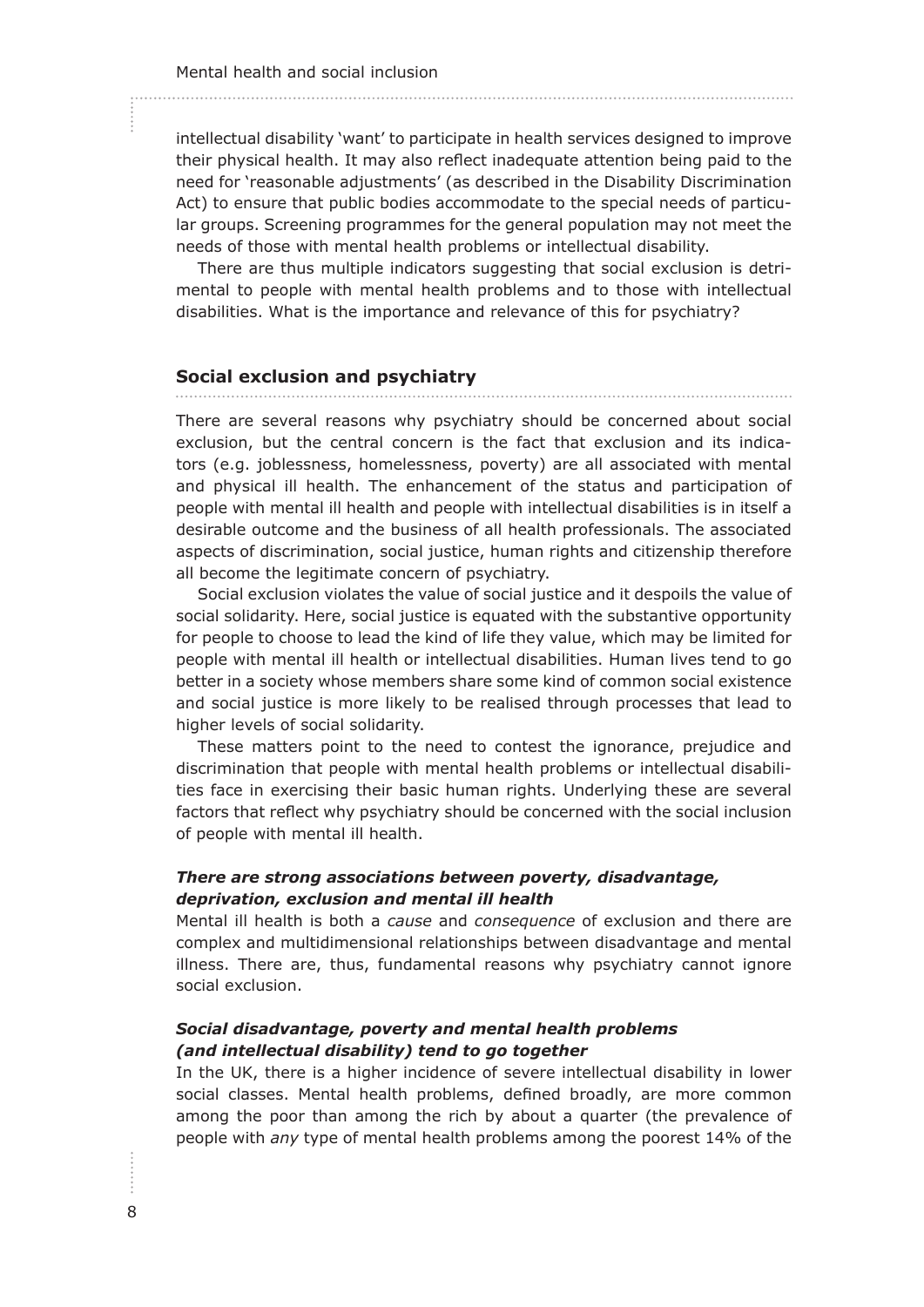# population is almost 30%). However, people with a diagnosis of psychosis are *nine* times more common among the poor than the rich. These income-related differences are more pronounced among children than they are among adults, with the prevalence of *any* mental disorder being three times as high among children living in the poorest 15% of households compared with those in the

top income range. The low incomes of people with mental health problems means that many are not able to afford basic necessities, such as adequate heating. Domestic appliances, holidays and common social activities may be seen by them as luxuries. They are unlikely to have any significant savings or capital and often do not have a bank account. They may also be in debt and unable to afford insurance or other financial services. The low income of people with severe mental health problems may restrict their travel opportunities, as most will not be able to afford a car, discretionary transport or holidays. This reinforces isolation and may also affect access to services.

A possible link between poverty, exclusion and mental ill health is the lack of a 'sense of control'. Lacking the basic necessities and the possibility of addressing these deficits reduces individuals' sense of control over their lives. The experience of a lack of control over one's material and social circumstances may then act as a mediating factor between poverty and poor mental health. It is important to tackle poverty if individuals are to thrive – and this includes individuals with mental health problems and with intellectual disabilities. Poverty is harmful to individuals and to society. It is a waste of human resources and a measure of the failure of the welfare state.

#### *Poverty and exclusion are not fixed states*

Their impact will vary over time. They may be transient, recurrent or long-term experiences. People will move in and out of the conditions (poverty, unemployment, ill health) that lead to exclusion, but people with mental health problems may be prevented from doing so, for example by inadequate and untimely treatment of their mental health problems. This may be compounded by mental health services which pay inadequate attention to the financial, employment and other social circumstances that exacerbate exclusion.

#### *Exclusion is brought about by someone or something*

Exclusion involves reciprocal interactions between individuals and groups and wider social structures. Exclusion cannot exist without someone or something bringing it about and this may be the behaviour of individuals or the workings of 'systems' (e.g. institutional failures). The causes of exclusion are multilevel (individual, household, community, institutions) and the remedies cannot therefore be found solely at the level of the individual. Our sights must be set wide, to cover such areas as the functioning of services, the workplace and the welfare and legal systems.

#### *Exclusion affects everyone*

The relative nature of exclusion means that the same general contemporary social forces act upon all people in the population, including those with mental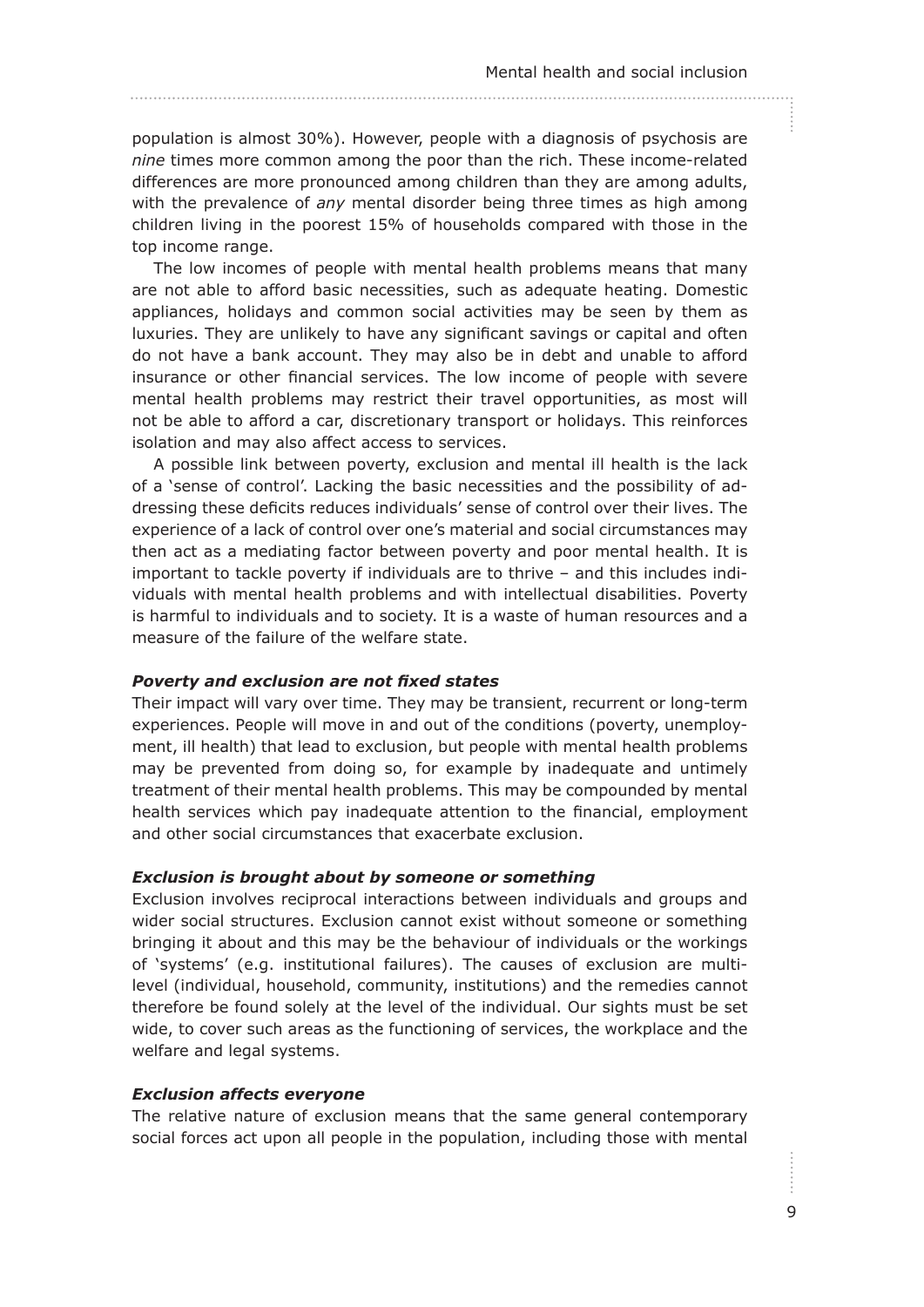health problems. Reducing the differences between those with mental health problems and others, be it because of income, employment, or choice and control, will have beneficial effects for everyone. Possible actions may include improving access to benefits, employment, training, education and social participation.

#### *People who are excluded often suffer from multiple disadvantages*

The causes of these multiple disadvantages can be located at several different and interacting levels. This implies that the responses must be directed at multiple targets and aimed both at individuals and at wider structures, by using a range of agencies (e.g. health, social care, education, housing).

#### *Exclusion affects families and can pass from generation to generation*

Mental health problems have a profound impact on families. Up to 420000 people in the UK care for someone with a mental health problem, including 6000–17000 young carers. Carers are twice as likely to have mental health problems themselves if they provide substantial care. One-third to two-thirds of children whose parents have mental health problems will experience difficulties themselves. These disadvantages tend to pass from generation to generation and can affect the life chances of multiple family members. This implies the need for early intervention, prevention and promotion to break these 'cycles of disadvantage'.

#### *Some areas of the country are more deprived than others*

The causes and consequences of social exclusion cluster in particular geographical areas, with some of these areas having the highest levels of disadvantages across a number of indicators of deprivation (e.g. unemployment, poor housing, high crime rates, poor access to healthcare). A higher proportion of people using mental health services tend to live in deprived neighbourhoods and most people with severe mental health problems live in social housing, which may be of poor quality, in poor repair, damp, noisy or lacking security. These housing problems may coexist alongside poverty, appear independently, or in combination.

Although much attention focuses on violence by people with mental illness, it is actually more likely that they will be victims than perpetrators of violence or other forms of crime. Some of this may be associated with the more impoverished neighbourhoods in which people with severe mental health problems tend to live. Personal safety may be a particular concern for older people with mental health problems. People with intellectual disabilities are particularly vulnerable to abuse and exploitation and to being targeted in their local communities.

All this points to the need for mental health services to be responsive to the nature of the local area and to adapt and focus resources accordingly.

#### *Exclusion is a profoundly negative experience for the individual*

Much objective evidence exists on the social exclusion of people with mental health problems or intellectual disabilities, but there is also a subjective dimension to both social exclusion and inclusion. Inclusion is experienced by individuals as a state of belonging and involvement in local communities, which is determined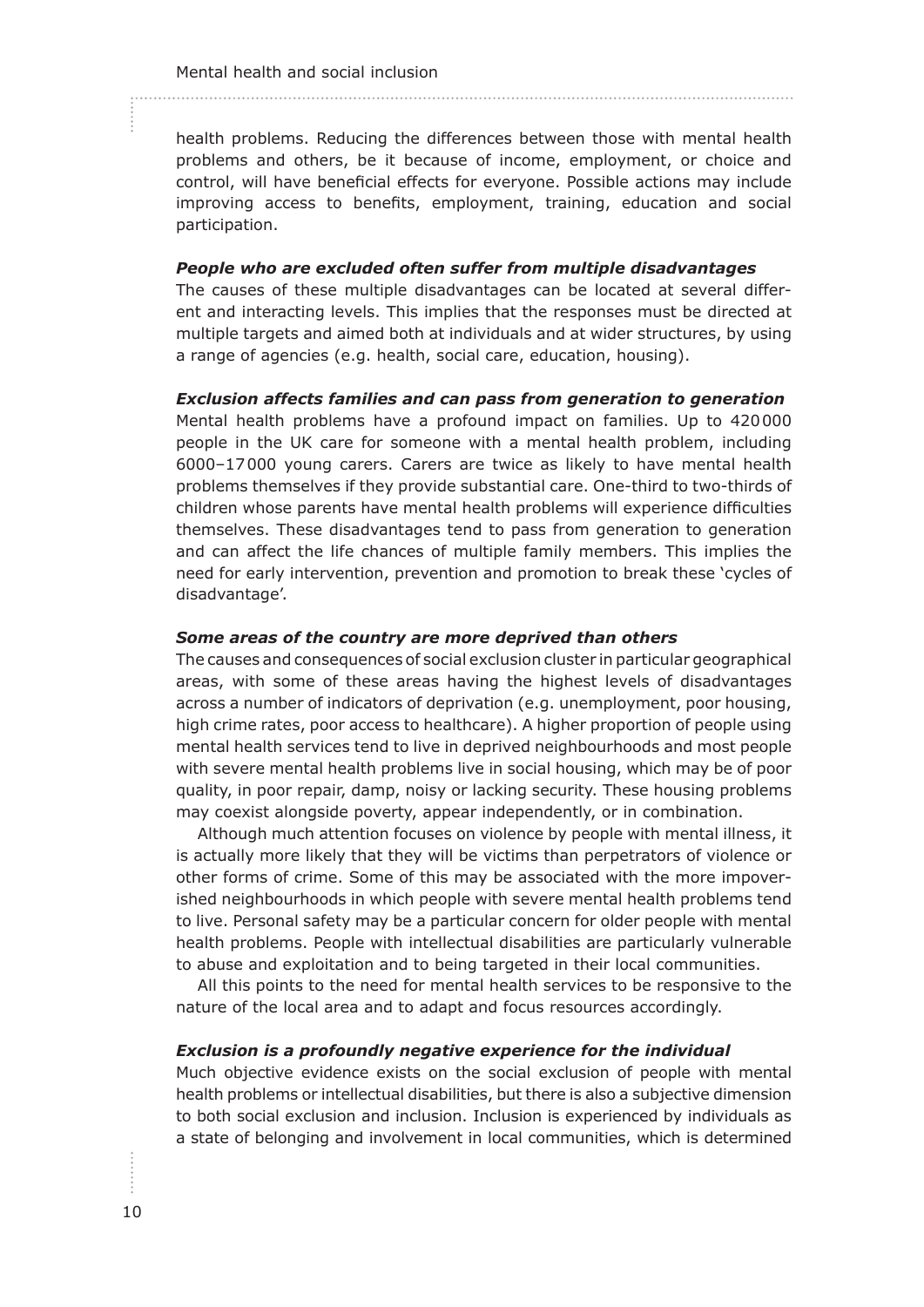by the actions of others. This emphasises the lived experiences of people with mental illness and how society's responses contribute to excluding them from social activities and social spaces. One of the most important subjective dimensions is that concerned with the low expectations of mental health professionals as to what people with mental health problems can achieve. This can create a situation of 'self-stigmatisation', where people come to believe the low expectations that others have of them.

People with intellectual disabilities may be excluded from local services because they are perceived to have behaviours that are difficult to manage, which may lead to an increasing burden on carers, a negative effect on selfesteem and placement in services away from their local areas.

#### *People want to participate*

Perhaps the most compelling reason for adopting socially inclusive principles is that this is what most service users want. People generally do better in services that embrace social inclusion, with mental health professionals who are able to minimise the impact that illness has on social functioning and with opportunities for people to be included in key social roles, such as employment and personal and social relationships.

Inclusion is pertinent to the experience of service users, for whom major priorities are not only the reduction of poverty but also a desire for a role, more friends and relationships, acceptance by neighbours, employers and families, and more opportunities to be part of mainstream groups and communities. In concerning ourselves with social inclusion we are therefore responding to the direct wishes of service users.

## **The importance of 'recovery'**

The Royal College of Psychiatrists has already given explicit support to the recovery approach in an important position paper, *A Common Purpose*. Recovery ideas are integral to socially inclusive practice. Recovery-oriented practice and services should form some of the key approaches to socially inclusive practice.

Social inclusion is important for recovery: people with mental health problems and those with intellectual disabilities should be a part of our communities, not apart from them; they should be valued members of those communities, have access to the opportunities that exist in those communities and have the opportunity to contribute to those communities.

'Recovery' is not a new term and, in the sense used here, does not necessarily mean 'clinical recovery' (usually defined in terms of symptoms and cure). Rather, it is concerned with 'social recovery', the idea of building a life beyond illness, of recovering one's life, without necessarily achieving clinical recovery. In this way, 'recovery' in the field of psychological disability has a common theme with other chronic illnesses, such as diabetes, asthma and arthritis. Central to recovery is the development of a sense of personal control (*agency*), and sustaining motivation and supporting the expectations of an individually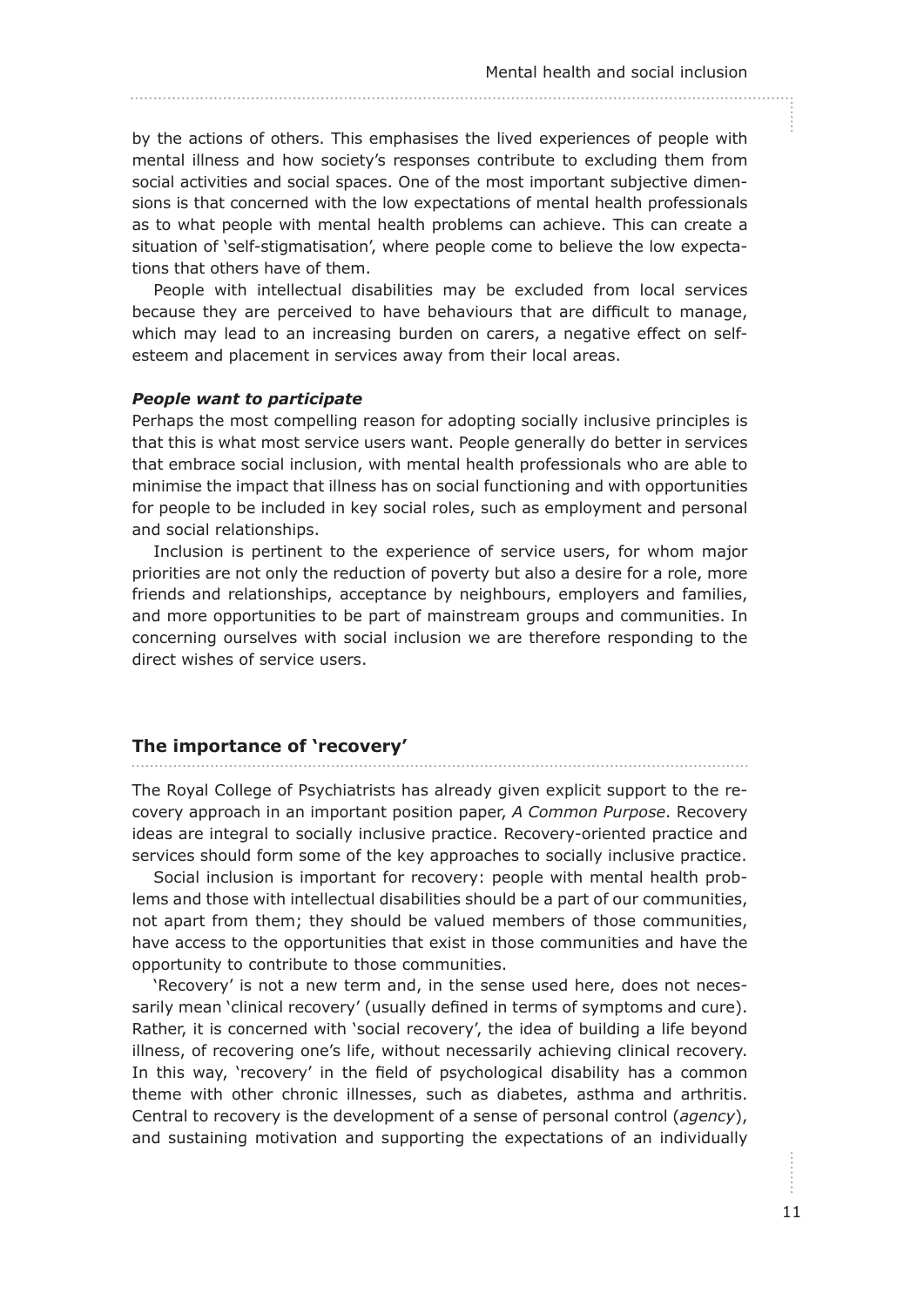fulfilled life (*hope*). It thus involves self-management and self-determination, rather than professionally dominated strategies.

Recovery concepts have been largely formulated by, and for, service users to describe their own experiences in trying to build a life for themselves in the face of enduring mental health problems. However, for recovery to have the impact it deserves, professionals need to understand what it means and, together with service users and others, actively support its implementation across services. This will require changing the way in which mental health professionals work, as well as the structure, orientation and culture of services, to become more *recovery-oriented* and directed towards efforts to reduce exclusion.

Many of the ideas of recovery are especially pertinent at the turn of the 21st century, when most mental health services are now provided in a community setting and there is an ever-increasing and significant service user movement, which has developed its own articulate voice. Along with a socially inclusive orientation, these recovery ideas represent key components for the transformation of mental health services and practice in the future.

The concepts of recovery have already been taken up by policy initiatives in several countries, including New Zealand, Australia, the USA, Ireland and Scotland. In England, these ideas are supported by Department of Health policies that promote self-management and choice.

In mental health services, recovery ideas have received most attention in relation to working-age adults and rehabilitation practice (there are strong connections to rehabilitation services, and recovery offers a new conceptual framework for rehabilitation practice). They can, however, be applied to anyone who experiences a significant mental health problem, at any age. They can also be applied in specialist areas such as forensic mental health services, brain disorders and drug and alcohol services.

Recovery ideas provide a means of changing our own practice, as they require a different relationship between service user and professional. But they also necessitate a modification of the way in which we organise mental health services, emphasising more the objectives of housing, employment, education and participation in mainstream community and leisure activities and the role of services themselves in identifying and driving the development of capacity in these key domains.

Complementing this, there is a critical need for inclusively oriented services and practice to be a core part of mental health services. Opportunity and optimism are key ingredients of both social inclusion and recovery. There is a creative synthesis between these two approaches: recovery both requires and allows social inclusion and social inclusion helps to promote recovery. Both are key concepts for modern consultant roles and for modern psychiatric practice.

#### **The benefits of working in a socially inclusive way**

Although many aspects of inclusion will require attention to be paid to structural changes in society and to broader policy initiatives such as taxation and welfare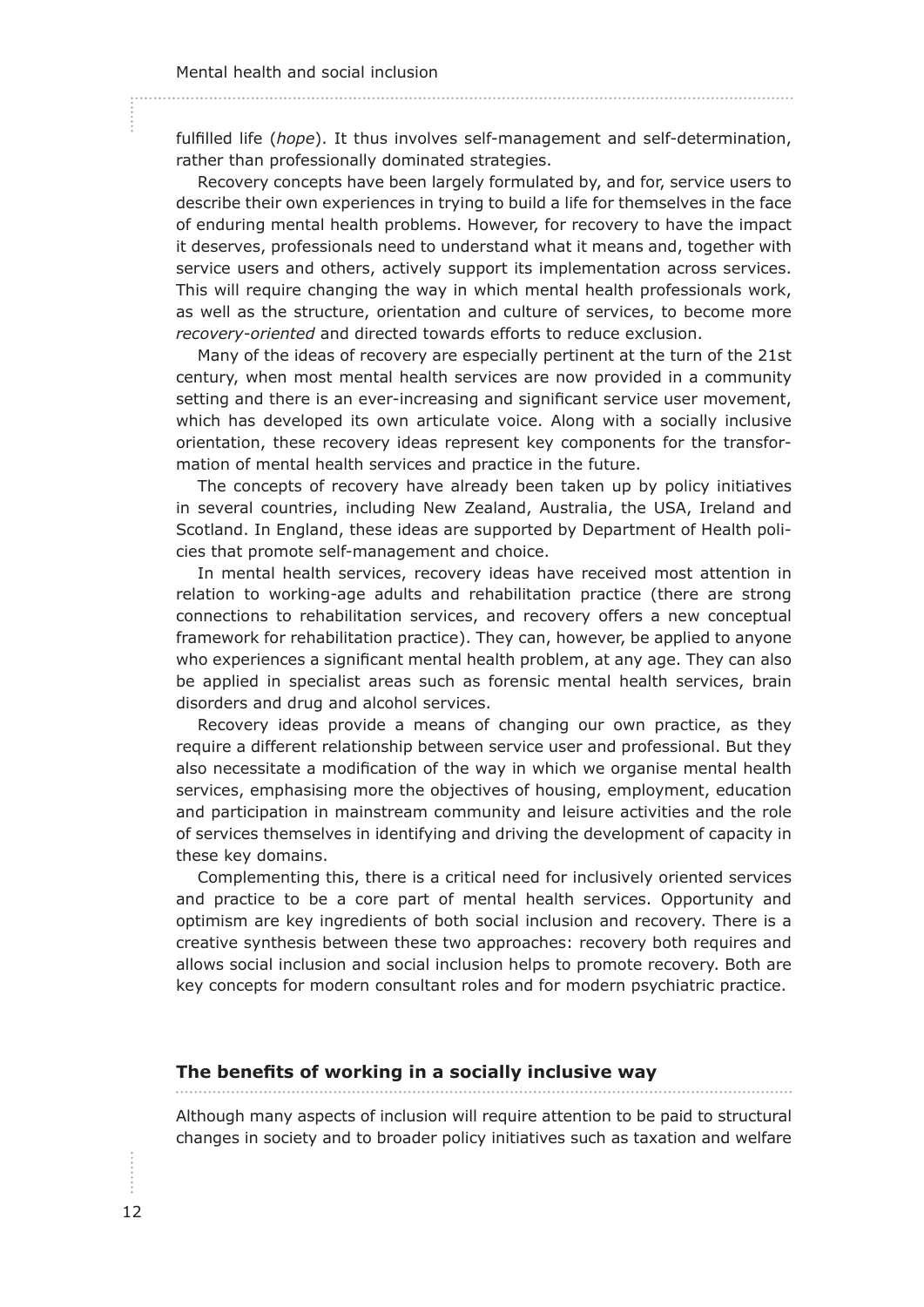reform, psychiatrists and other mental health professionals in their everyday work have a significant role to play. If the social inclusion of people with mental illness is to be given greater impetus in mental health policy and practice, then leadership is required from psychiatry and the other major mental health professions, in partnership with the service user movement and with carers' organisations. This will necessitate realignment between professionals and service user groups (and carer groups) and the creation of new forms of collaboration.

The complementary concepts of social inclusion and recovery provide common ground between psychiatrists, other mental health professionals and service users. Working in a socially inclusive manner can therefore build on what has been developed over the past 10–15 years, but is also an opportunity to make new, more radical, contributions to the future. It is important that psychiatrists actively contribute to this opportunity and are at the forefront of these changes to mental health services in the 21st century.

#### *Benefits to service users, professionals and carers*

Many benefits for professionals and service users may accrue from the development of more collaborative relationships. In the first place, delivery of care that uses socially inclusive and recovery approaches, in line with service users' preferences and choices, is likely to lead to better outcomes for service users. Working with service users' preferences and choices as far as possible is more likely to enable them to live the lives they want to lead.

Similarly, informal carers can be seriously affected by their own perceptions and experiences of ignorance, prejudice and discrimination in relation to their relative's mental health problems, and relationships within the family and informal support network can be strained beyond repair during periods of repeated relapse and readmission. Interventions from mental health services to assist carers and families (such as family psychoeducation) have been shown to be extremely effective in sustaining these key social support networks. These interventions are difficult to implement and maintain, but their importance cannot be overstated in minimising factors likely to exacerbate social exclusion.

#### *Economic benefits*

Social exclusion is not only unjust, it is also extremely costly – both to the health and well-being of individuals and their families and to society as a whole. Reducing exclusion by improving employment opportunities for people with mental health problems could yield substantial economic benefits. In part, these benefits would accrue to the individuals themselves in the form of higher incomes, but there would also be gains for the wider community. For example, government revenues (and hence the scope for public spending) would increase, because of income tax and national insurance contributions payable on the extra earnings, and there would also be savings in social security spending as people move from benefits into work. In addition, there would be savings in the costs of care for those whose mental (and physical) health improves as a result of gaining employment.

A similar argument may be applied to alcohol and drug dependence. The cost to the country of alcohol misuse is about £20 billion a year, with substantial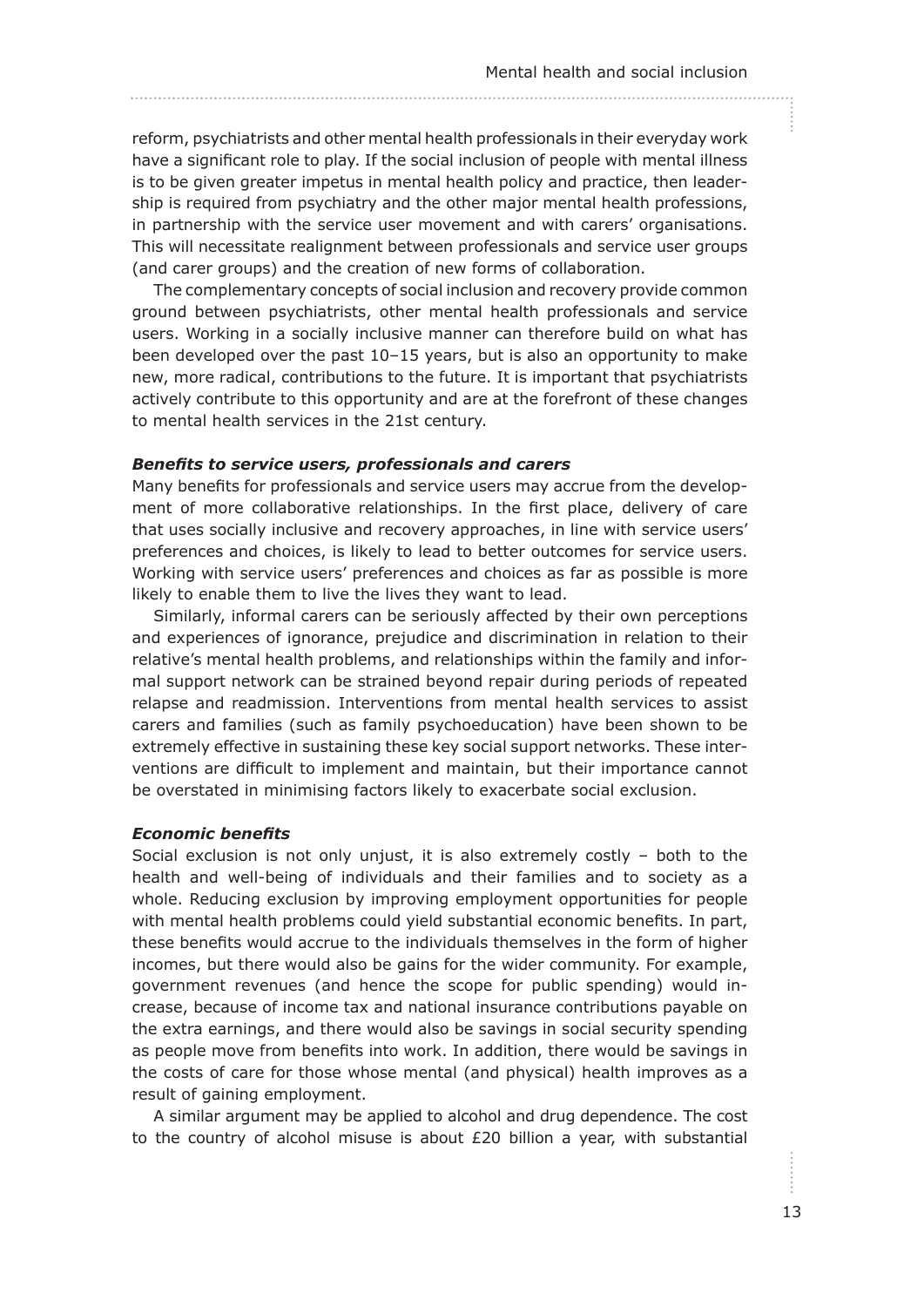amounts spent on imprisonment. If these problems could be tackled, there would be wider social benefits in terms of reduced crime, fewer accidents, greater productivity and less neglect of children.

There are also potential economic benefits from breaking the cycle of deprivation that affects the long-term outcome of individuals and families. Giving attention to impaired relationships in early life helps to address the potentially destructive long-term effects of stressful attachment. For example, conduct disorder carries a huge cost for society, yet it is primarily a treatable condition. However, such interventions are difficult to establish and it would require a new political imperative before National Health Service funding could be directed towards realising the social benefits arising at a time and place so far removed from the psychiatric clinic.

#### *Social benefits*

Greater inclusion, through improvement of individual social networks and support, offers some protection from the onset and continuation of mental health problems. Lower levels of objective and subjective social capital are associated with higher levels of symptoms in both adults and children, which suggests that access to a well-developed social network may have benefits for individuals over and above improving their subjective sense of 'belonging'. This may be particularly true for people with psychotic symptoms, where the poverty of their social networks may give rise to specific problems of support in times of crisis. These networks may also facilitate access to economic, cultural and information resources, which then benefit the individual. However, it is not sufficient to think in terms of simply enhancing factors related to 'social inclusion' (employment rates, access to decent housing, etc.) without thinking of the wider social context in which such interventions will operate (friends, families, the wider public). These wider social benefits transcend the achievement of therapeutic goals.

At the collective level, social capital is a characteristic of *communities*, a 'community stock' which strengthens the fabric of society and promotes values such as citizenship, reciprocity and diversity. These benefits may spread through the community, improving its collective health and thereby the health of its individual members. This view has plausibility and there is some supporting evidence in relation to reduced levels of suicide and improved outcomes for people with schizophrenia.

# **Is there evidence for the effectiveness of interventions aimed at reducing both mental ill health and exclusion?**

Many of the changes that will benefit people with mental ill health in their struggle to have a life they value and choose, and to address the discrimination and prejudice that they meet each day, will be achieved through changes in society and by efforts at a national level. Nevertheless, there are a number of existing interventions, with strong evidence of effectiveness, that address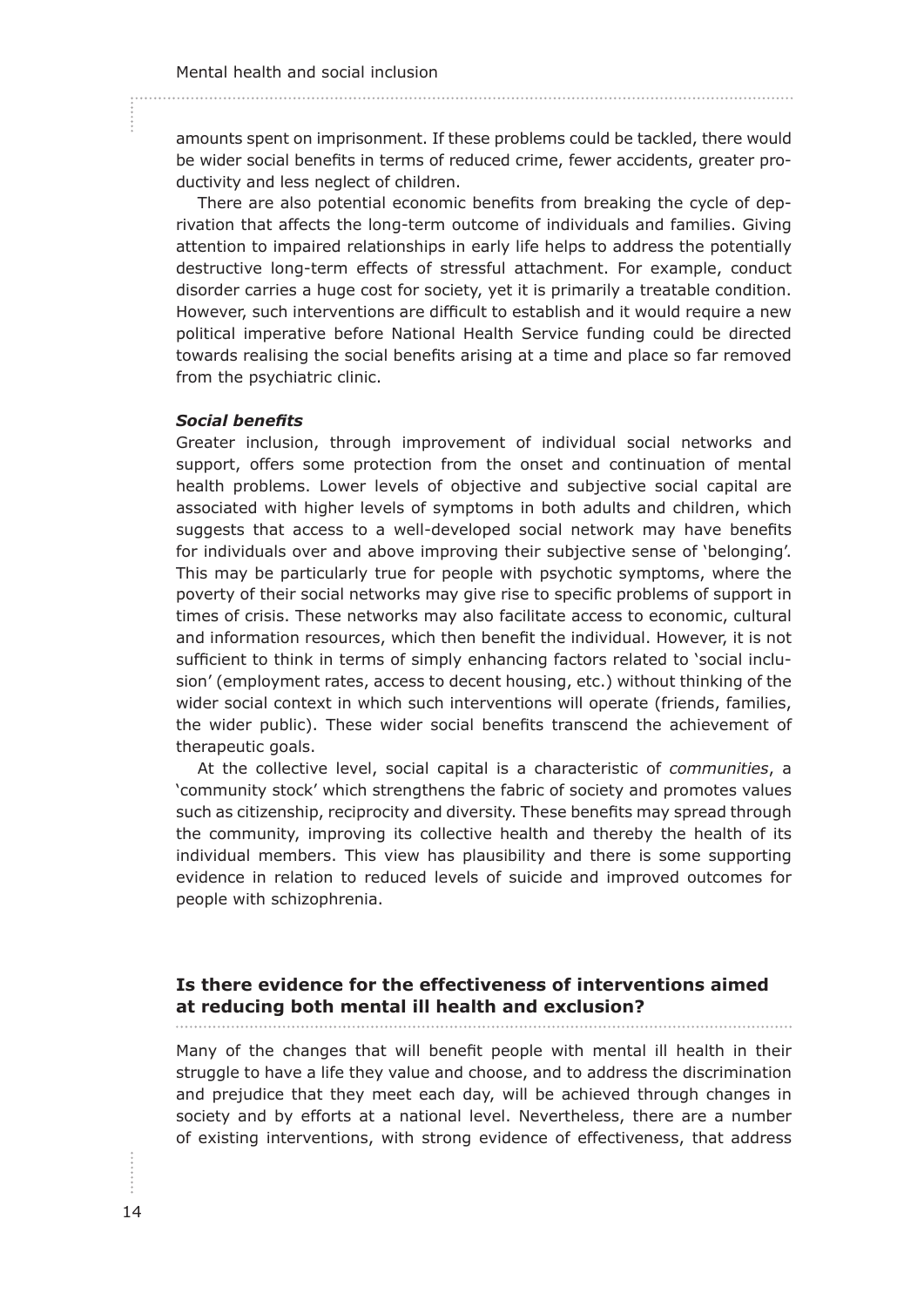*both* social exclusion *and* mental ill health. Examples include family interventions for conduct disorder and related behavioural disorders in children, early intervention in first-episode psychosis, and supported employment for people with schizophrenia. They are best seen in the context of 'secondary prevention'. Further evidence is available for methods of supporting people with intellectual disabilities who present behavioural challenges and for assertive outreach approaches for people with intellectual disabilities.

#### *Family interventions for conduct disorder*

Longitudinal studies indicate a high degree of persistence (continuity) between adverse mental states in childhood (e.g. conduct disorder) and those in adult life. The social and economic costs of conduct disorder are high, and can include criminal behaviour, substance misuse, poor educational and labour market performance and disrupted personal relationships. Parenting skills training improves the mental health and behaviour of children, and many of the beneficial effects persist into adulthood, subject to some attenuation as children pass through adolescence into adult life. The long-term benefits include both higher earnings for programme participants and savings for the wider community, mainly in the form of reduced welfare and crime-related costs and higher taxation associated with higher earnings. Children brought up in the worst conditions in terms of economic deprivation and related environmental stressors benefit most.

#### *Early intervention in first-episode psychosis*

The first episode of schizophrenia occurs predominantly when people are young (aged 16–30 years) and can lead to long-term, even lifetime, problems, putting those affected at particularly high risk of social exclusion. Research studies from a number of countries now provide evidence that early intervention after first onset, based on quicker detection and treatment by specialist teams, is not only feasible but also cost-effective and leads to improved clinical outcomes (e.g. lower relapse rates, lower use of legal detention, fewer hospital admissions, better service engagement, lower suicide rates) and improved social outcomes (employment, training and education). In many studies, these benefits are demonstrated only over a relatively short time (1 or 2 years) but there is now increasing evidence to suggest that at least some of the gains persist into the longer term.

#### *Supported employment for people with schizophrenia*

People with long-term mental health problems, especially those with a diagnosis of schizophrenia, have the lowest employment rate of any of the main groups of people with a disability and represent the highest number of people claiming sickness and disability benefits. There is now a substantial body of evidence to demonstrate that much better, and cost-effective, outcomes can be achieved by supportive employment, particularly 'individual placement and support' (IPS) models, which emphasise rapid placement in work and ongoing support after placement ('place and train'), in contrast to the traditional 'train and place' models, which focus on a prolonged period of assessment and preparatory training. The effectiveness of IPS has consistently been demonstrated in randomised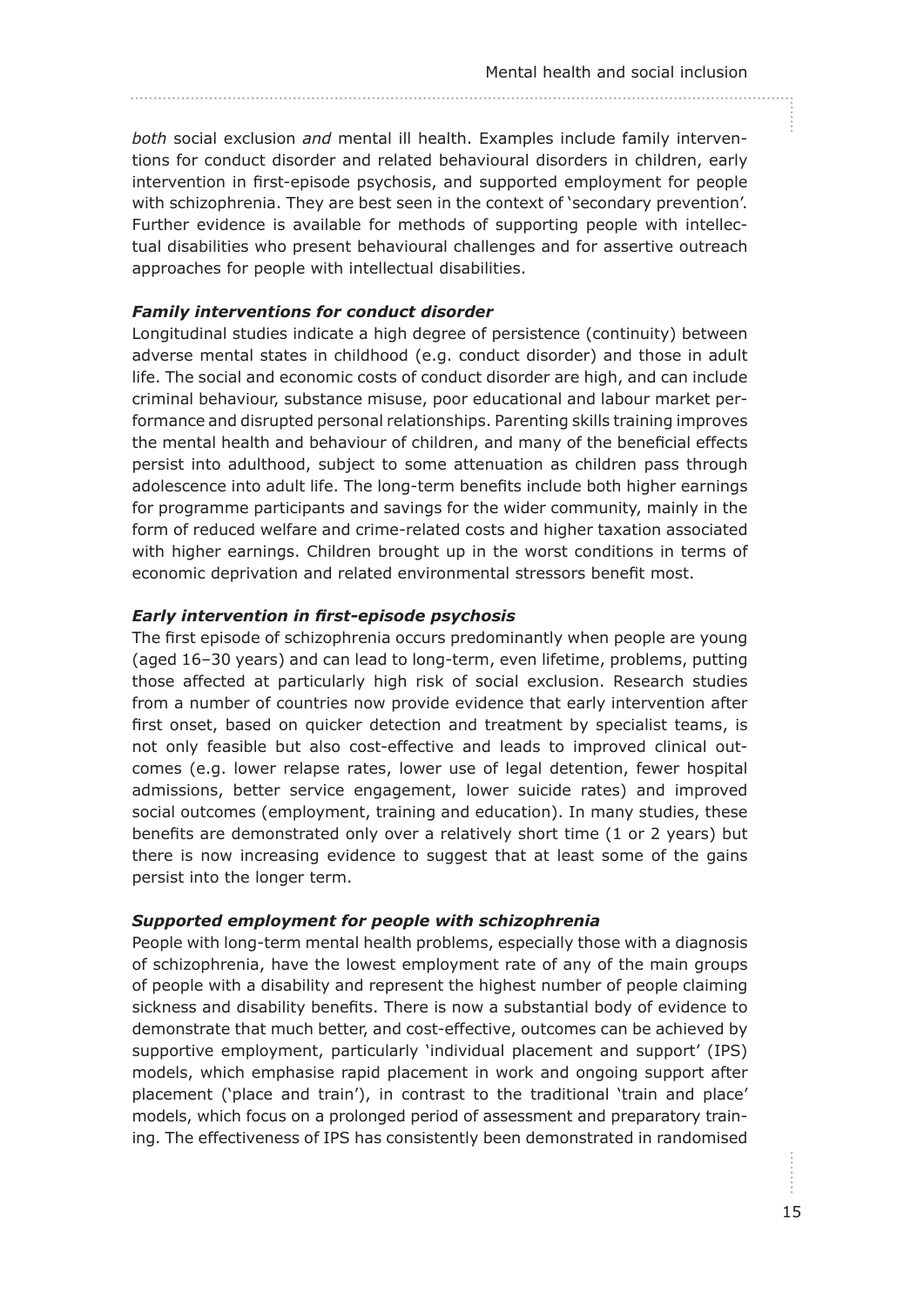controlled trials in the USA, Canada, Europe, Hong Kong and Australia, and has been successfully deployed in routine clinical practice in a number of National Health Service trusts. This evidence is strong enough to recommend implementation of IPS as routine practice for specialist mental health services which aim to improve the employment rate (and thereby social inclusion) of people with long-term mental health problems.

# **Services and practice – the challenges for the 21st century**

For mental health services, a socially inclusive approach includes recoveryoriented practice, an emphasis on social outcomes and participation, and attention to the rights of people with mental ill health or intellectual disability, as well as to citizenship, equality and justice, and stigma and discrimination. Many of these matters will require structural changes in society and broader policy initiatives. Psychiatrists have a role to play in highlighting the associations between these policy and institutional factors and mental health problems.

Psychiatrists will need to examine the nature of their relationship with service users and the nature of their training. For mental health services, the changes that must be made relate to practice, service orientation and culture. Psychiatrists need to be part of this and play a leading role.

#### *Individual practice and team working*

The profession of medicine is changing. It is becoming more collaborative, with a greater emphasis on patient self-care and choice, and greater recognition of the contribution of patients as experts on their own conditions. Psychiatry has to face these challenges and each of the subspecialties will need to adapt its practice in different ways. Achieving 'socially inclusive' mental health services that support individuals on their own unique journey of recovery represents considerable challenges for psychiatrists, both as individual practitioners and as members of specialised teams. The implications of these changes are multiple. It is important that psychiatrists build on their important skills and adapt these to support socially inclusive practice and begin to create new forms of relationships with service users and carers which are based on partnership.

#### *Individual practice*

As individual practitioners, psychiatrists are first and foremost doctors. Psychiatry is a medical specialty and psychiatrists are physicians. But they also have a wider expertise in psychological and social dynamics in their broader forms. They are also sensitive human beings who may sometimes be called upon to use their life experiences to inform their work. They therefore need to have a wide range of skills, significantly beyond the delivery of a narrow, 'biomedical' model.

Psychiatrists possess what might be called 'basic' therapeutic skills, including empathy, acceptance and mutual affirmation. For a recovery-oriented approach, these may be formulated in terms of the ability to work with the service user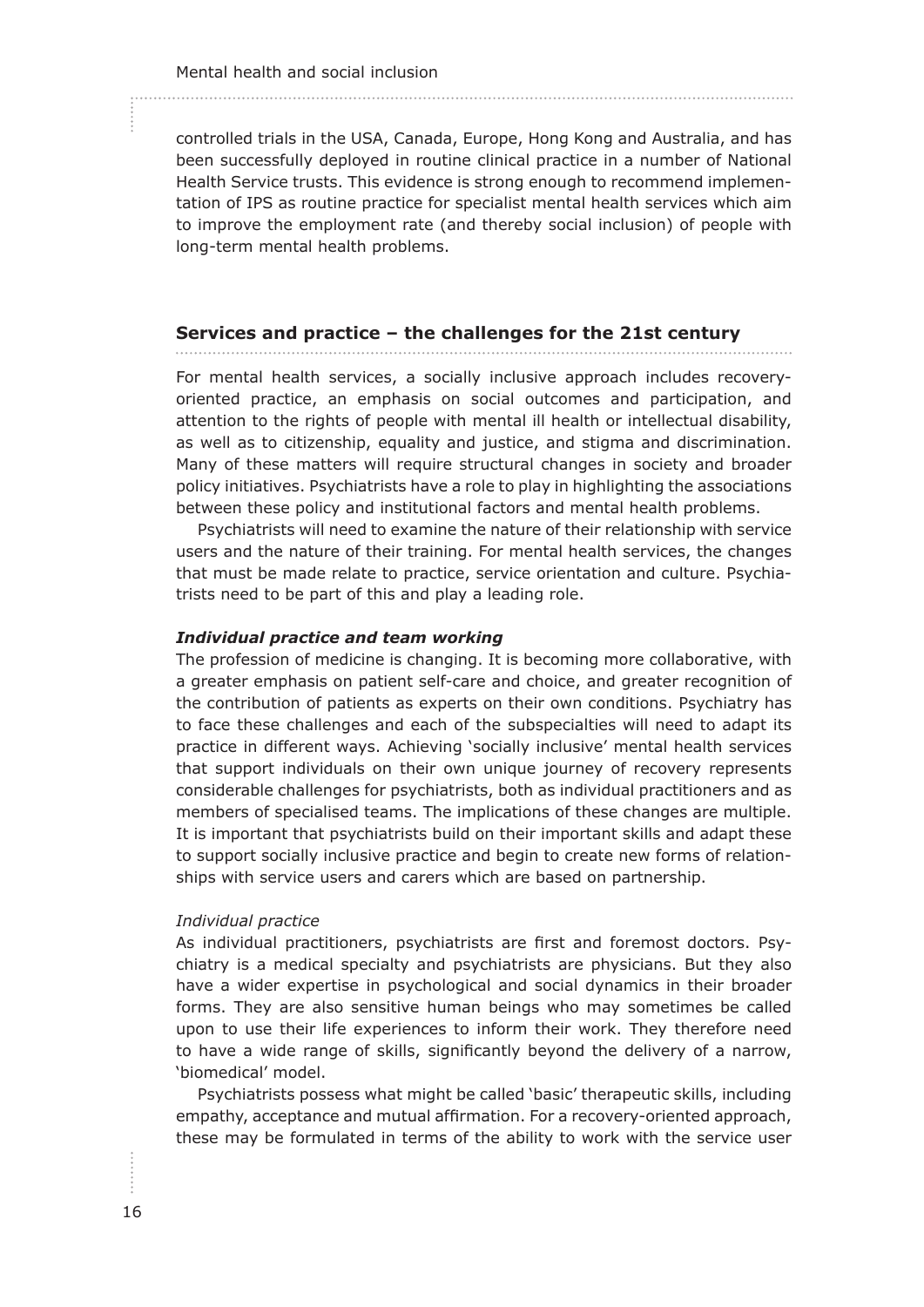and significant others to formulate a shared understanding of the problem and a positive, forward-looking plan which is implemented with clear, structured feedback regarding progress. They need to take up the lead from the National Social Inclusion Programme (NSIP) and adopt its helpful list of 'ten shared capabilities<sup>'6</sup> necessary for inclusive practice in their work and training. These capabilities underpin the New Ways of Working initiative and include:

- working in partnership
- respecting diversity
- challenging inequality
- identifying individual needs and strengths
- promoting safety
- responsible risk-taking.

Psychiatrists also need to adopt practical ways of conducting interactions centred on the service user and utilise useful pointers such as the Sainsbury Centre's '10 Top Tips for Recovery-Oriented Practice', $7$  which overlap with these key capabilities and emphasise the importance of prioritising the service user's goals wherever possible and demonstrating a belief that they can be achieved ('maintaining hope and optimism'). Additionally, recovery-oriented approaches use a combination of professional help, self-help and non-mental health resources (such as friends, families, employers, education bodies) to help service users achieve their goals.

Psychiatrists who work in a more socially inclusive way may therefore need to redefine their relationship with service users. This does not mean that they need to abandon their traditional medical skills of assessment, diagnosis and treatment. They need to continue to deliver these within a different context, one which recognises the skills of other disciplines and the experience and knowledge of users themselves. This shift towards a more socially oriented model may present a daunting project for the average, working psychiatrist and, of course, not every practitioner will excel in every area. That is where teams come in.

#### *Team working*

Specialised teams – for example, working in assertive outreach, crisis resolution, early intervention, community, intellectual disability or primary care – now form the bedrock of modern adult mental health services. One of the key rationales for teams is that they can provide access to the range of specialist skills and expertise necessary to provide a holistic assessment of needs and a comprehensive plan of treatment and management for people with multiple and complex problems.

From a socially inclusive perspective, the role of the psychiatrist is to help ensure that teams contain the complete range of necessary skills, covering all the areas that are likely to have an effect on illness and outcomes. This includes the areas of finance, housing, employment and social integration. The psychiatrist is also in a key position to ensure that service users and their carers

<sup>6</sup> Department of Health. *Capabilities for Inclusive Practice*. Department of Health, 2007.

<sup>7</sup> Shepherd G, Boardman J, Slade M. *Making Recovery a Reality*. Sainsbury Centre for Mental Health, 2008.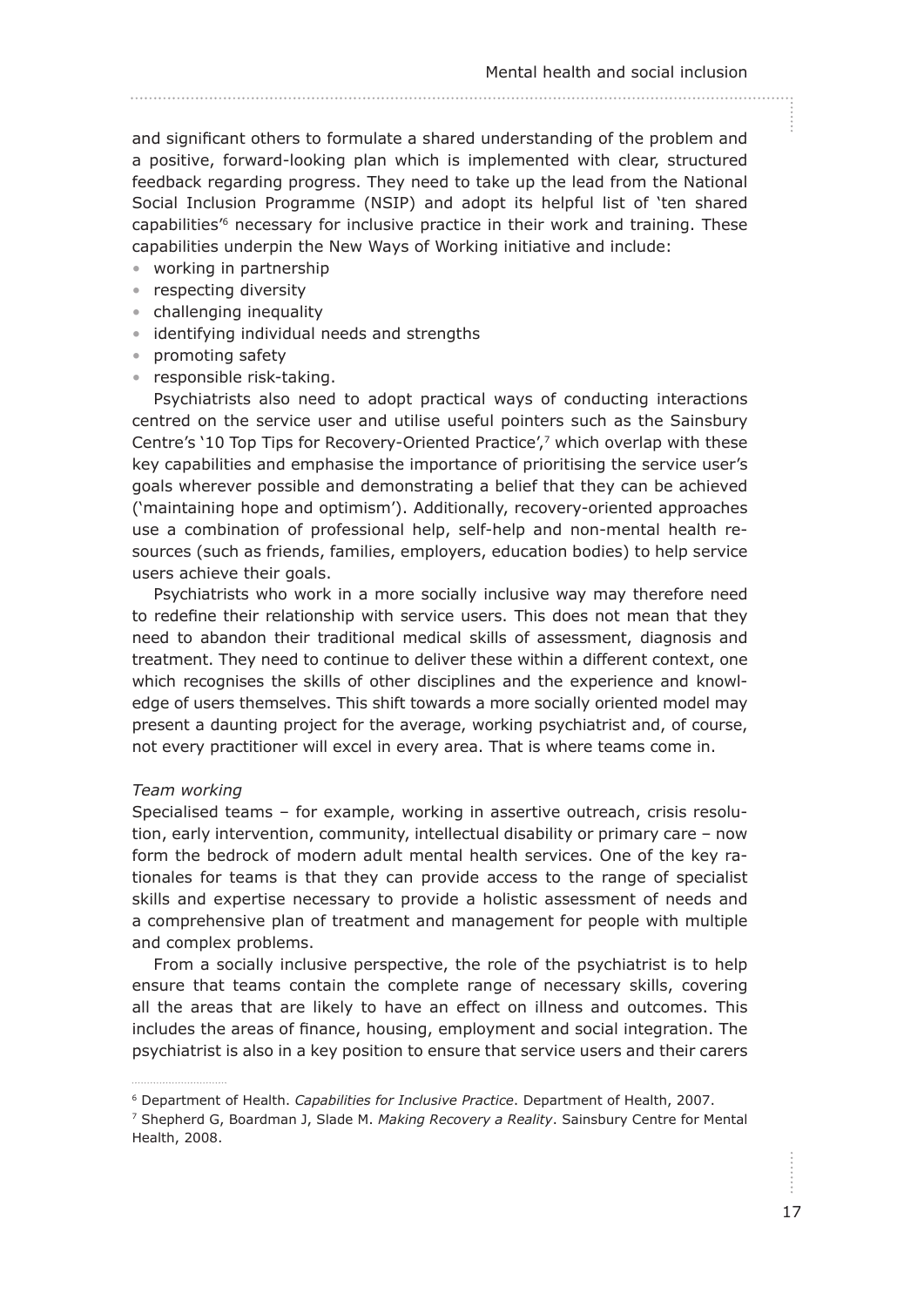are included as part of this team. Guidance from the General Medical Council (GMC)8 regards the establishment of these collaborative partnerships as central to the role of modern doctors.

There is then the vexed question of *leadership*. Psychiatrists must lead on the medical work of the team and for many aspects of medico-legal practice. Other professions will 'lead' – in the sense of taking accountability – for practice in their specific areas of expertise. In terms of the overall management of the team and the efficient integration of this network of individual responsibilities, psychiatrists may also take this role.

However, today many teams have 'managers' who are not medical and who are specifically appointed to take on coordinating responsibilities. They need to be experienced and to have good formulation and problem-solving skills, as well as the ability to commit all members of the team to shared plans of action. Some psychiatrists have these skills and some do not.

There is also often more than one 'leader' in the team: the 'task leader', who delivers the tasks outlined above; and the 'socio-emotional leader', who helps bind the team together, maintaining morale, encouraging involvement and participation. These two leaders may or may not be the same person. Psychiatrists may function in either or both of these roles.

Finally, we need to consider the role of socially inclusive psychiatrists at a strategic level, influencing how services develop, their overall direction and priorities. Psychiatrists should ensure that they are in a position to listen to the views of service users and carers and that these views are fed into local service development priorities. This means supporting the involvement of service users and carers in local planning groups.

### *Mental health services*

The overall challenge is to develop, in mental health and intellectual disability services, a culture that is socially inclusive, recovery-oriented and designed to deliver 'socially included' outcomes.

Socially inclusive and recovery-oriented services must have strong strategic relationships with the necessary range of social care agencies, for example housing, employment or community networks. The requirement is not just for good working relationships between individual practitioners, but also for mutually agreed strategic plans which recognise the contribution of each agency. Such 'partnership agreements' need clear, realistic goals, transparent commitment of resources and agreed methods for monitoring progress, so that both sides can be satisfied that the partnership is working. They may be facilitated by the appointment of 'bridge builders' in each team to take on liaison responsibility with specific agencies.

In the future, partnerships of this kind may be dedicated to joint delivery arrangements, where commissioners specify what they expect from each agency in the delivery of joint outcomes from their working together (e.g. mental health teams and employment providers working together to resettle

<sup>8</sup> General Medical Council. *Good Medical Practice*. GMC, 2006.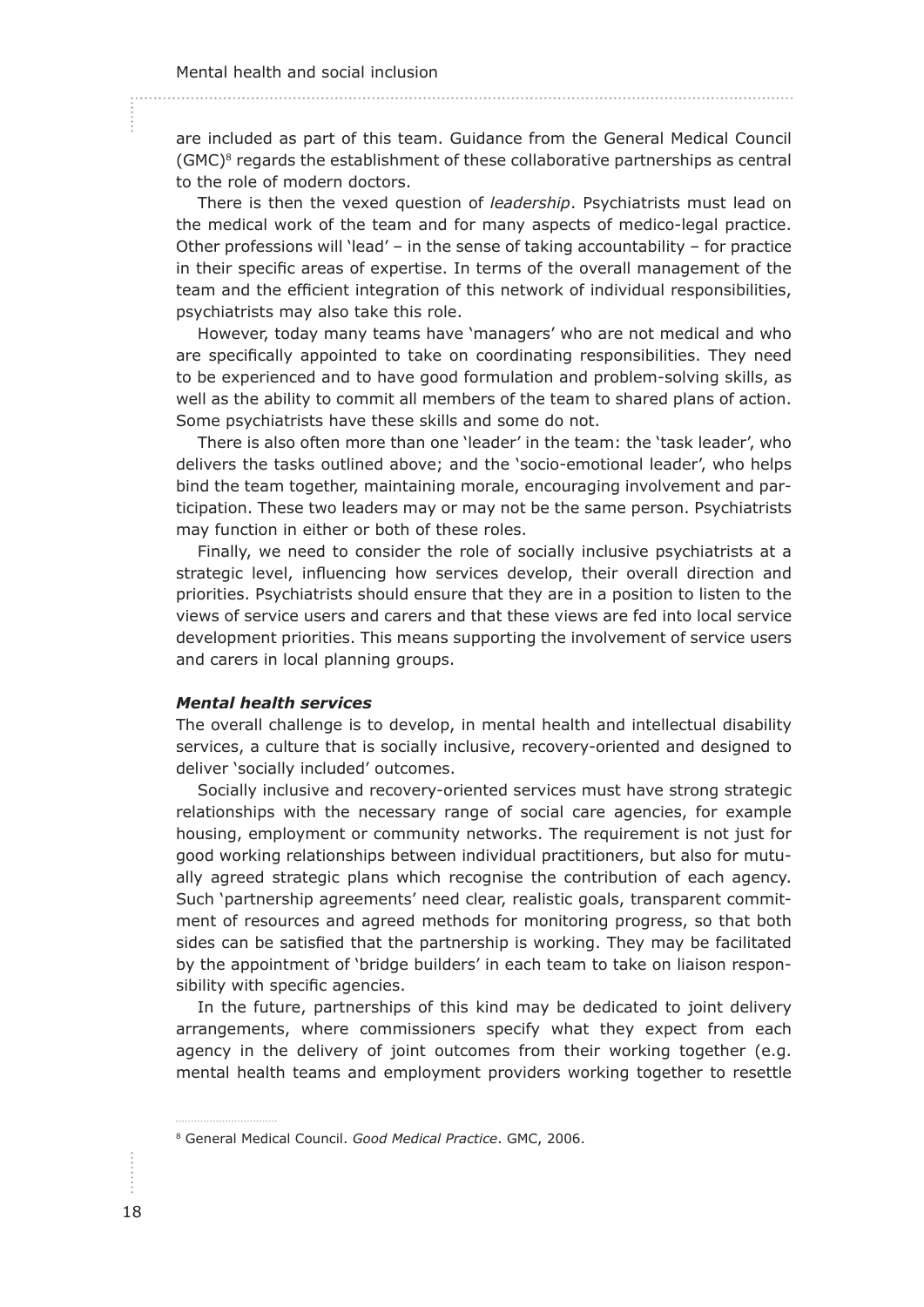and maintain people with mental health problems in the workplace). Psychiatrists may play a key role in overseeing these arrangements and ensuring that the commissioning requirements describing the contribution of mental health teams are both professionally sound and practically feasible.

In some inter-agency partnerships, psychiatrists may also have a key role in addressing stigma issues. Employment providers, housing staff and benefit officers, for example, may all begin with rather negative attitudes towards dealing with people with mental health problems. These stigmatising attitudes are usually based on a mixture of ignorance, prejudice and behavioural discrimination. Psychiatrists may thus play a key role in de-stigmatising people with mental health problems through, for example:

- contributing to staff education (addressing ignorance)
- facilitating face-to-face meetings between service users and staff in the agencies who hold these attitudes (addressing prejudice)
- identifying illegal discriminatory behaviour.

Doctors continue to be held in high esteem by the general public and putting their weight behind these kinds of initiative at a local level can be extremely powerful.

Perhaps the most radical way of transforming mental health services to be more centred on the objectives of service users (which are usually 'social') is to increase in the workforce the number of people with lived experience of mental health problems. There are examples from the USA and England of mental health services which have transformed themselves by changing the workforce in this way. This can be done by both employing 'peer specialists' to work in teams and by openly employing people with lived experience in the general trust workforce.

Pursuing social goals through the development of completely new relationships between psychiatrists (and other professionals) and service users may therefore herald some fundamental changes to mental health services. These are necessary and welcome and psychiatrists must be involved in shaping and influencing these changes at a national and a local level. Their roles in the new systems will be different, but their contribution is still vital.

#### *Training*

It is important that the principles of social inclusion and recovery are embedded in the training of future psychiatrists, whether they be medical students or psychiatric trainees, and in the continuing professional development of consultant psychiatrists and non-consultant grades.

In addition to providing the key aspects of knowledge, skills and attitudes relating to psychiatry, the undergraduate curriculum needs to make future doctors aware of the ignorance, prejudice and discrimination faced by people with mental health problems or intellectual disabilities, as well as the importance of developing partnerships; it should help students to review their preconceptions, assumptions and prejudices about people with mental health problems or intellectual disabilities. Students need to understand the nature of the association between social conditions and ill health, including mental health problems and intellectual disability.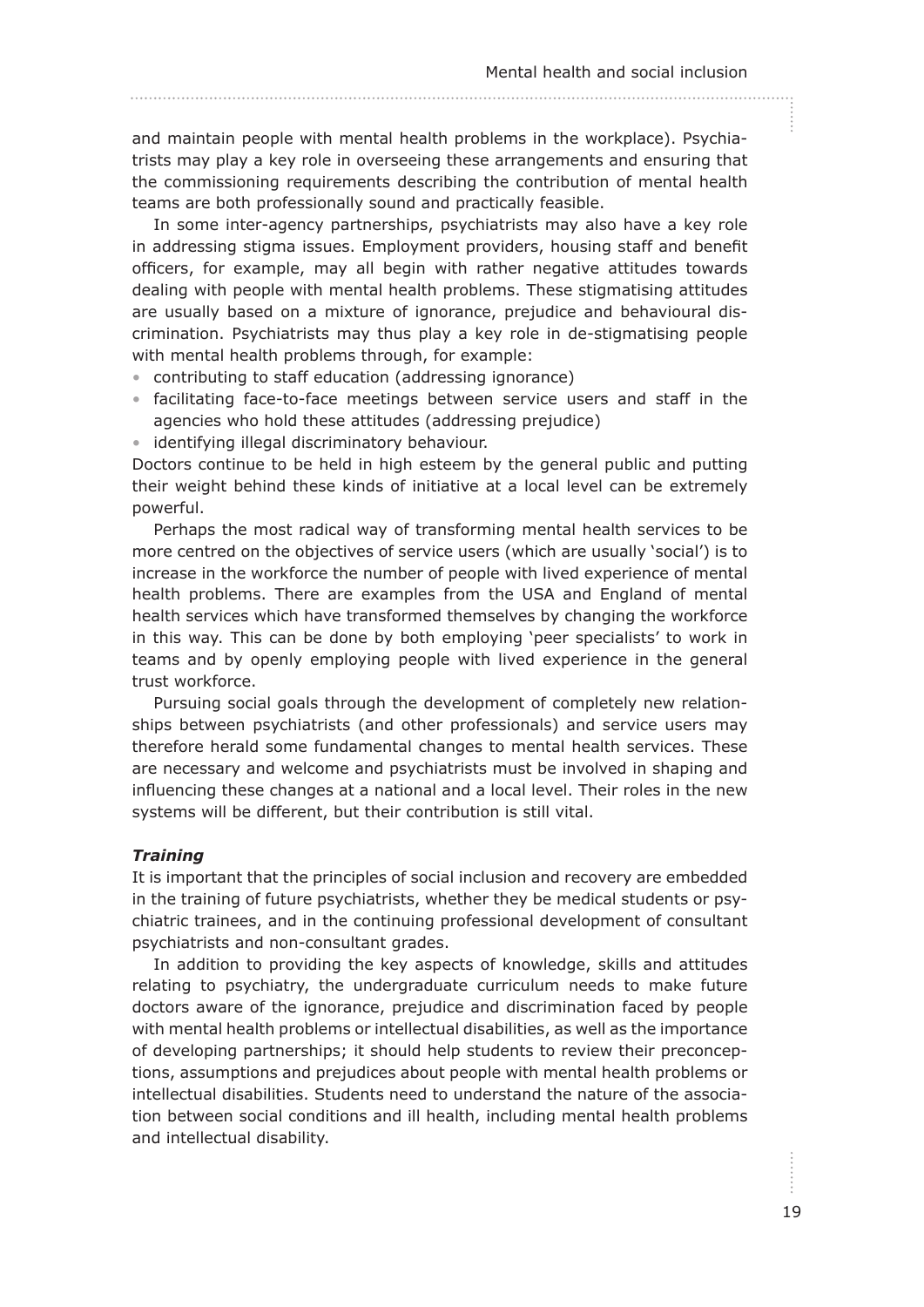The competencies relevant to socially inclusive practice should be included in the postgraduate curriculum for psychiatry, including those relating to patient self-management. Competencies relevant to each subspecialty should be developed. All psychiatrists must understand the influence of social factors on the incidence and prevalence and outcomes of mental health conditions and intellectual disabilities. They should feel that they have a contribution to make to these social objectives as part of their role as psychiatrists, and even if they do not have great expertise in these fields themselves, they do need to know someone who does. In order to understand the importance of these factors, as well as studying them, psychiatrists should be required to conduct at least one project in their training which involves working with a non-health, social care agency, service users and carers.

Psychiatrists need to approach the care of individuals and working with teams in an atmosphere of openness, collaboration and 'partnership'. This is how all doctors will be expected to behave in the future. Continuing professional development, a central requirement for all psychiatrists, is an important tool to promote the cultural change in attitudes and practice required to implement the social inclusion agenda across the profession.

Approved by the Central Policy Coordination Committee of the Royal College of Psychiatrists: April 2009

© 2009 Royal College of Psychiatrists